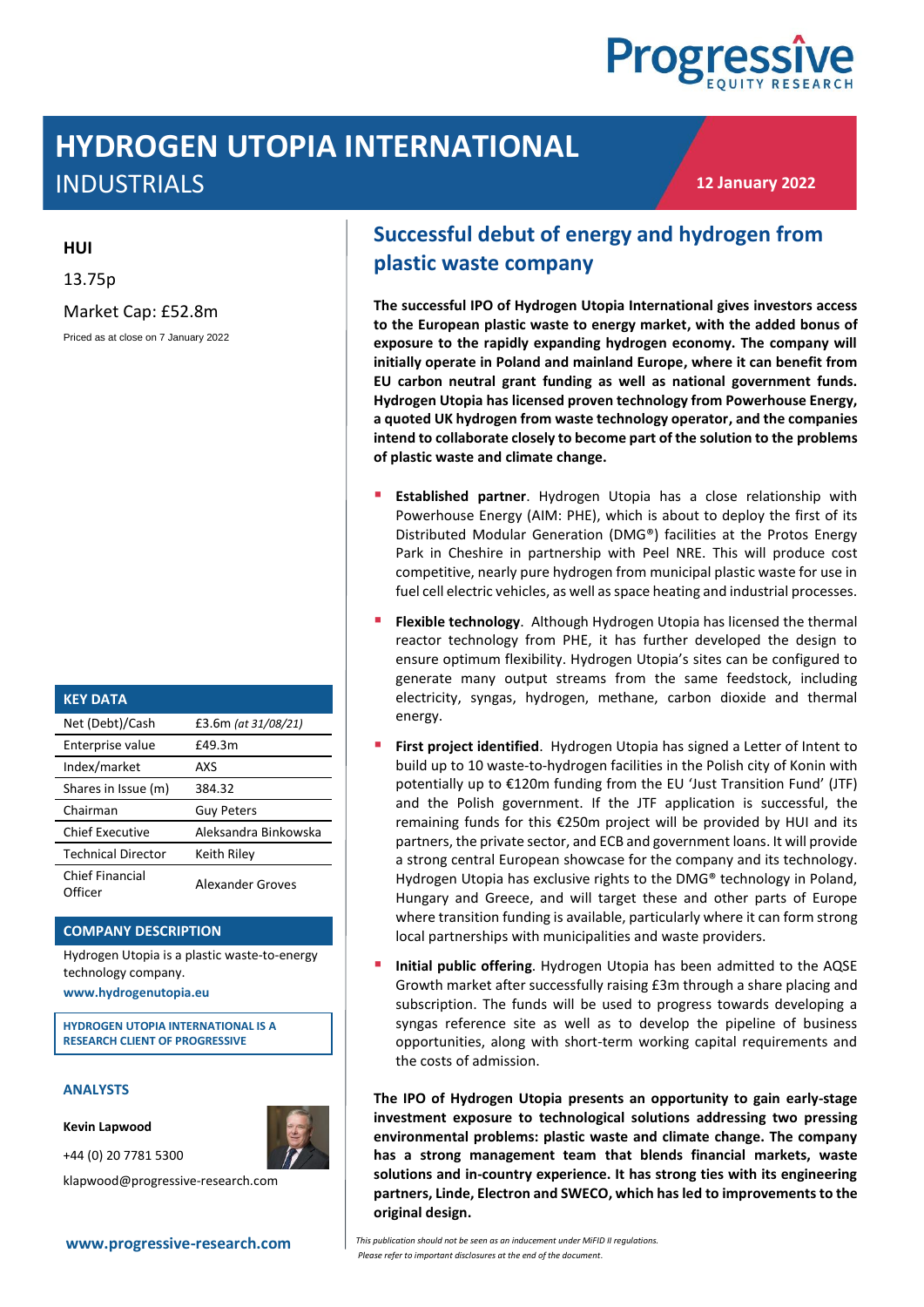

### **Executive Summary**

### **One technology for two problems**

Hydrogen Utopia is developing technological solutions to address two pressing environmental problems: plastic waste and climate change. It has licenced and further developed a pyrolysis technology that can efficiently produce syngas from a nonhomogenous, non-recyclable waste plastic stream. This gas can be used in conventional equipment to generate electricity or can be fed into industrial processes. This represents a major step towards the aim of recycling plastic waste and diverting it away from being exported, dumped or sent to increasingly scarce landfill sites. However, with the addition of more downstream processing, the syngas can be separated into its component gases or compounds to give a stream of nearly pure hydrogen and methane. Hydrogen has the potential to play a strong role in the decarbonisation of the global economy, particularly in the transport sector. A recent note by Bloomberg NEF stated that it could eventually replace almost a quarter of total fossil fuel consumption. Hydrogen Utopia therefore has the opportunity to play a part in the creation of a cyclical, climate-neutral global economy.

Hydrogen Utopia has deliberately sought to maintain a high level of flexibility in the design of its processing facilities to allow it to tailor different solutions to its target clients. In addition to its close collaboration with Powerhouse Energy, the licensor of the DMG® technology, it has strong relationships with its other engineering providers, including Linde, the largest global industrial gas engineer. Hydrogen Utopia will seek to form partnerships with local municipalities and waste processors to rapidly expand in Europe.

Hydrogen Utopia has exclusive rights to use the DMG® technology in Poland, Greece and Hungary, and non-exclusive rights in other parts of Continental Europe and the rest of the world excluding the UK. It will target potential applications where EU or national government grant funding for transition projects is available. An example of this approach is a proposed €250m waste-to-hydrogen project being planned as part the regeneration of the City of Konin in Poland. The city is in a region of Europe that is eligible for grant assistance to transition from its former high carbon-based industrial activity to a climateneutral economy. An application for €60m of funding from the EU Just Transition Fund for this project would, if successful, be matched by the Polish government. The remaining funding will come from other national loans and grants as well as contributions from HUI, its partners and other private sector sources

The company has strong management and strategic advisors who bring a wide range of technical, financial and project development expertise, as well as strong links with potential customers in the target markets. Access to European Union transition funding and other potential sources of grant funding will be a major factor in the rapid roll-out the technology in Continental Europe.

The flexibility of the modular design of the units allows for a wide range of plant configurations depending on the customer requirement. It also allows for rapid scale-up of projects by adding more units. We have calculated that ROCE on the different project configurations is in the range of 8.8% to 12.3%. Being largely debt funded, the return on equity will be much higher.

The success of the recent IPO and admission to trading on the AQSE Growth exchange has given HUI a stable financial platform from which to develop the large portfolio of potential projects. It now has sufficient working capital headroom with which to accelerate projects from planning to financing and construction. The shares made substantial gains in early trading, reflecting the strong investor appetite for alternative energy and waste solutions.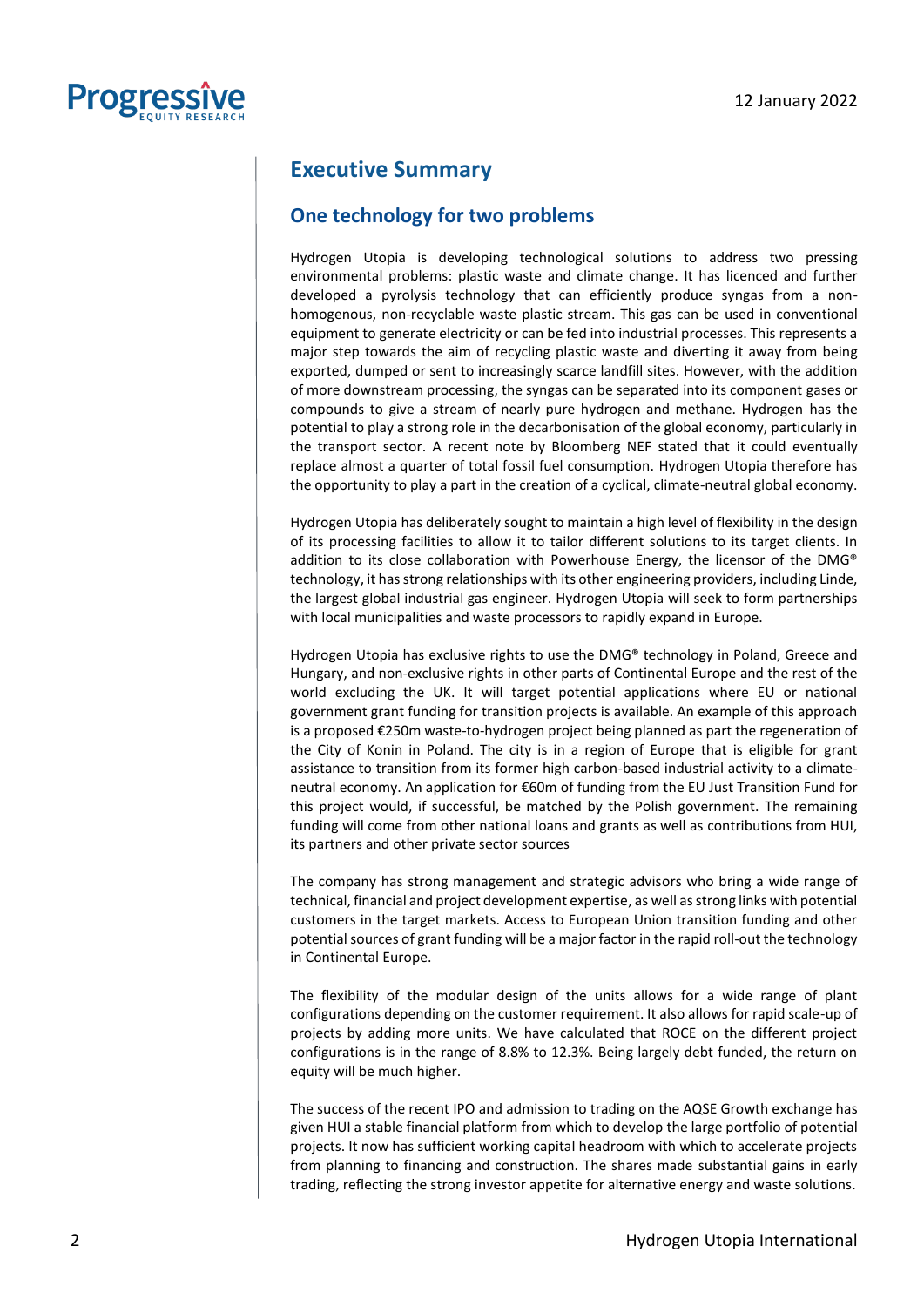

## **The Initial Public Offering and Admission to Trading**

On 6 January 2022, Hydrogen Utopia International (HUI) shares commenced trading on the Access segment of the Aquis Stock Exchange (AQSE) following a successful subscription and placing of a total of 40,000,000 Ordinary Shares at 7.5p per ordinary share, raising gross proceeds of £3m (before expenses). On admission, the company had 384,324,000 ordinary shares in issue and an initial market capitalisation of £28.8m

The total gross IPO proceeds of £3m were achieved by the placing of 15,463,399 placing shares and the subscription of 24,536,601 subscription shares, representing approximately 10.41 % of the enlarged share capital of the company on admission. The net proceeds were £2.6m.

In addition, investors will receive one warrant for every placing share or subscription share subscribed for. Each warrant entitles the holder to subscribe for one ordinary share at a price of 15p during the period commencing on admission and ending on the second anniversary of admission.

As consideration for the broking services provided in connection with the placing, the company will issue Novum Securities with 1,200,000 warrants on admission. These warrants are exercisable for the period of two years following admission at 7.5p/ share.

The directors participated in the IPO with an aggregate contribution of £100,000. Other existing shareholders, including Conrad Griffiths, also subscribed. The fundraise was supported by Howard White, the founder of hydrogen fuel cell company, AFC Energy, and the major shareholder of Powerhouse Energy Group (PHE.L), from which HUI licenses the DMG® technology.

The major shareholder in the company continues to be the CEO, Aleksandra Binkowska, with 42.45% of the enlarged equity. In total, the directors account for 42.99% of the enlarged equity. The other shareholders with holdings over 5% are Steven Giles with 19.26% and Conrad Griffiths with 9.45%.

The net proceeds of the fundraising, together with HUI's existing cash resources, will be used to fund the pre-build costs of an HUI facility (planning applications etc.), marketing and business and working capital, including the remaining amount due to PHE.L for HUI exclusivity in Poland, Greece and Hungary.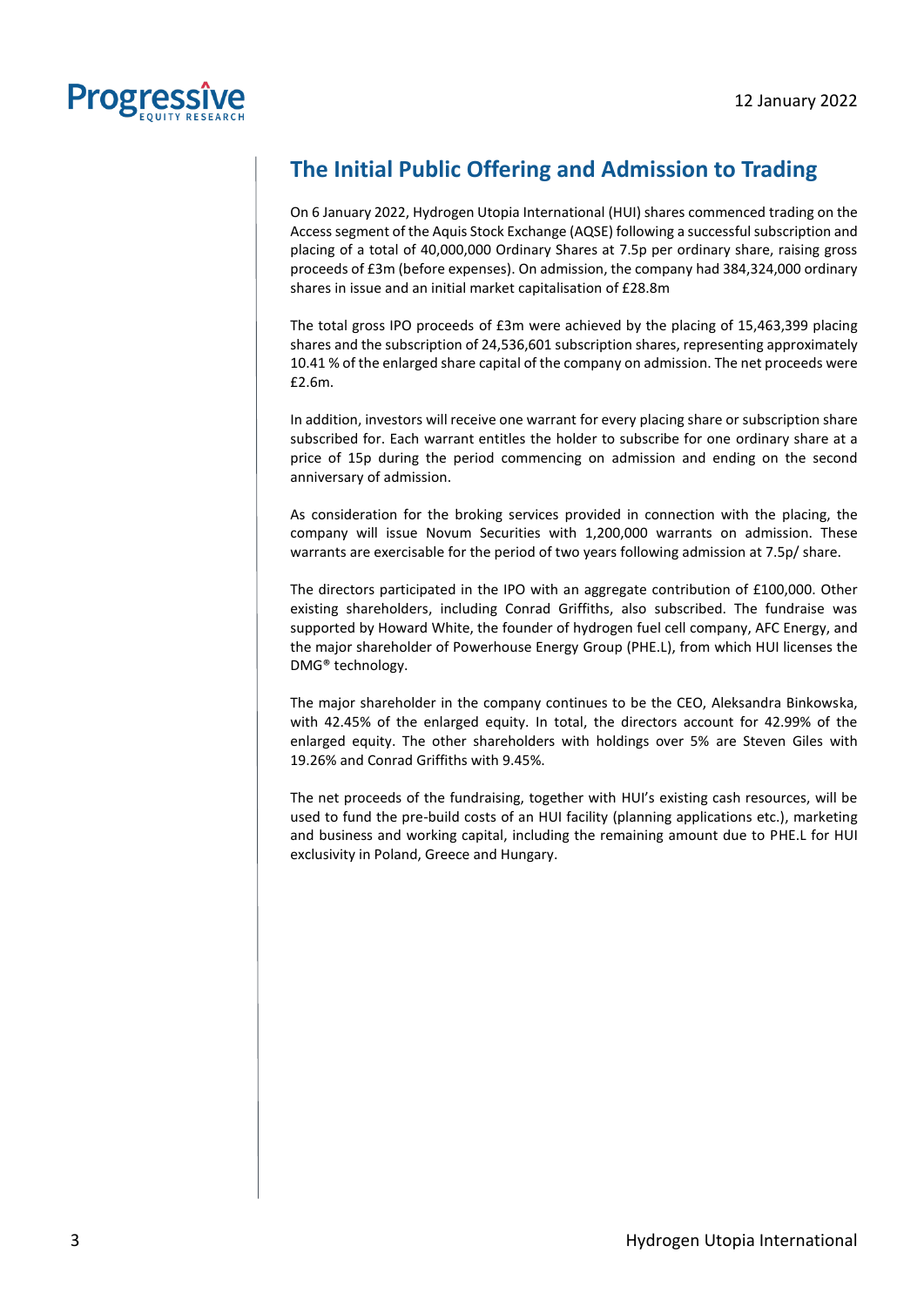

### **Hydrogen Utopia International**

### **Origins of the company**

The company was founded in October 2020 by its current CEO, Aleksandra Binkowska, as HU2021, with the financial backing of four high-net-worth investors. Hydrogen Utopia International PLC (HUI) was subsequently incorporated as a public limited company under the laws of England and Wales in May 2021, and HU2021 became its wholly-owned subsidiary. The company currently also operates through two further 100%-controlled subsidiaries in Poland and Greece. It intends to incorporate more subsidiaries in other countries like Hungary, the Netherlands and Spain when opportunities arise in those regions. It is expected that individual special purpose vehicles (SPVs) will be incorporated for each project and that they will become subsidiaries or associates of the country subsidiary.

Hydrogen Utopia's objective from the outset was to be involved in the migration of Poland and other territories towards cyclical, net zero carbon economies by transforming mixed, non-recyclable plastic waste into syngas, a fuel gas mixture consisting primarily of hydrogen, carbon monoxide, and methane in varying proportions. In November 2020, the company signed an Heads of Terms agreement with Powerhouse Energy Group plc (AIM: PHE) to acquire a non-transferable licence for the application of technology developed by PHE to produce syngas from waste plastic. The agreement allowed HUI exclusive rights to exploit the PHE technology in Poland, Hungary and Greece, as well as other territories outside the UK on a non-exclusive basis. In October 2021, this became a binding collaboration agreement.

### **Directors and Senior Management**

**Executive Chairman – Guy Peters:** Guy has spent over 25 years acting as principal advisor to small to medium-sized businesses across a broad variety of sectors as an external corporate financier, stockbroking advisor, consultant or board member. His expertise encompasses IPOs, fundraisings, acquisitions, mergers and disposals as well as operational, business development, legal and accounting matters. Guy trained and practised as a solicitor with Herbert Smith Freehills in the City before moving into investment banking and stockbroking. He has worked at a senior level in some of the leading smaller company specialists in the market: Albert E Sharp LLP, Old Mutual Securities Limited, Arbuthnot Securities Limited, Shore Capital Ltd and Seymour Pierce Limited.

**Chief Executive Officer – Aleksandra Binkowska:** Aleksandra is a Founder and Director of Hydrogen Utopia International PLC and has been the CEO of what is now one of its subsidiaries, HU 2021 International UK Limited, since its incorporation in October 2020. Aleksandra is also the Chairperson of Hydropolis and a Director of Plastic Gold. Aleksandra founded the NGO, Plastic Neutrality Pledge, on 11 February 2021.

Since 2015, Aleksandra has been a senior director of Carulac sp Zoo, a Polish company with a fleet of buses providing bus services to one of the largest tourist companies in the world, Group Voyagers Inc. The buses serve travellers in Northern, Central and Eastern Europe.

**Executive Director – Keith Riley:** Keith is a Chartered Engineer and a Fellow of the Institute of Mechanical Engineers. He spent 24 years in the power industry working around the world for companies like Babcock and Rolls Royce. He is the former Managing Director of Veolia Environmental Services UK and has 45 years of experience in power, energy, waste and resources. He is a Non-executive Director of Powerhouse Energy and is the proposed Technical Director of Hydrogen Utopia.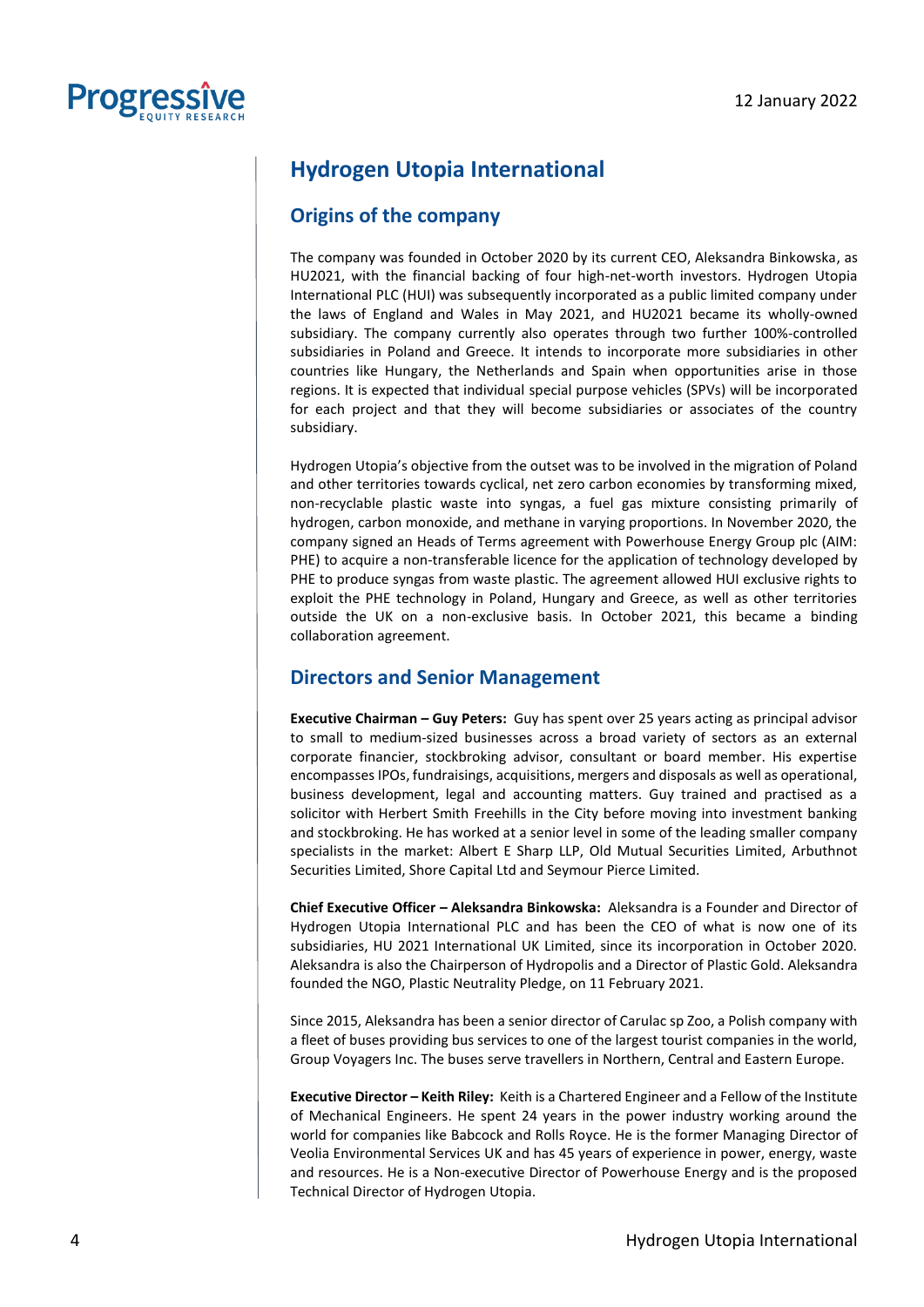

**Non-executive Director – Paul Formanko:** Paul was a Managing Director and Head of CEEMEA Banks Equity Research at JP Morgan in London from 2013 to 2018, and Executive Director from 2003 to 2013. During this period, Paul worked as a sell-side analyst and investment advisor to regional and global institutional investors in respect of investments in Emerging Markets, with focus on CEEMEA financial equities.

**Non-executive Director – Steve Medlicott:** Steve is a Chartered Accountant by qualification and has worked as a stockbroking analyst then Finance Director of e-Therapeutics PLC prior to becoming CEO of Fuel3D Technologies Limited.

**Chief Financial Officer – Alexander Groves:** Alexander is the co-founder of Finiflo, a fundraising and growth agency focused on start-ups and SMEs. Alexander raised £5m seed capital across seven start-ups. He trained and qualified as a Chartered Accountant with Deloitte LLP within their corporate assurance and advisory department, focusing on technology businesses.

### **Relationship with Powerhouse Energy**

Powerhouse Energy is a UK technology company that focuses on producing hydrogen primarily from waste plastic but with the capacity to use other waste materials, like tyres. It employs a pyrolysis-based technology, which it describes as Distributed Modular Generation (DMG®). In collaboration with its development partner, Peel NRE, it is currently in the early stages of building its first commercial DMG® plant at the Protos Plastic Park in Ellesmere Port, Cheshire. A second project has also been announced to build a further waste-to-hydrogen plant at Rothsay Docks on the River Clyde.

The Protos Plastic Park is part of the Protos Energy Park, a 134-acre strategic energy and resource hub owned by waste infrastructure developer Peel NRE, part of Manchesterbased property developer Peel L&P. The £165m Plastic Park is designed to develop solutions for processing some of the UK's 4.9m tonnes of annual plastic waste. It will cluster together innovative processing and treatment technologies to seek to derive the most value from plastic waste.

Powerhouse Energy became involved in the Protos project through its relationship with Waste2Tricity Ltd. (W2T), an independent energy from waste company that was established by Howard White, the founder of hydrogen power developer AFC Energy. Waste2Tricity was initially PHE's project development consultant and subsequently became its exclusive development partner in the UK, fostering a relationship with Peel in the process. Through this relationship, PHE partnered with Peel at Protos Energy Park, and in March 2020 PHE agreed, conditional upon completion of the acquisition of W2T, that Peel would have the sole rights to promote and develop DMG® technology in the UK. A first Peel facility utilising DMG® technology is expected to be operational in 2023. W2T was sold to Powerhouse Energy in 2020 via a share exchange, and Howard White became a significant shareholder in Powerhouse Energy. The transaction allowed a clearer commercial relationship between Powerhouse Energy and Peel NRE.

There are strong links between Powerhouse Energy and Hydrogen Utopia. Howard White is a strategic advisor to HUI, and Keith Riley, a non-executive Director of PHE and veteran of the European waste management industry, is the proposed Technical Director of HUI. HUI initially intends to work closely with PHE to create a project pipeline of HUI facilities.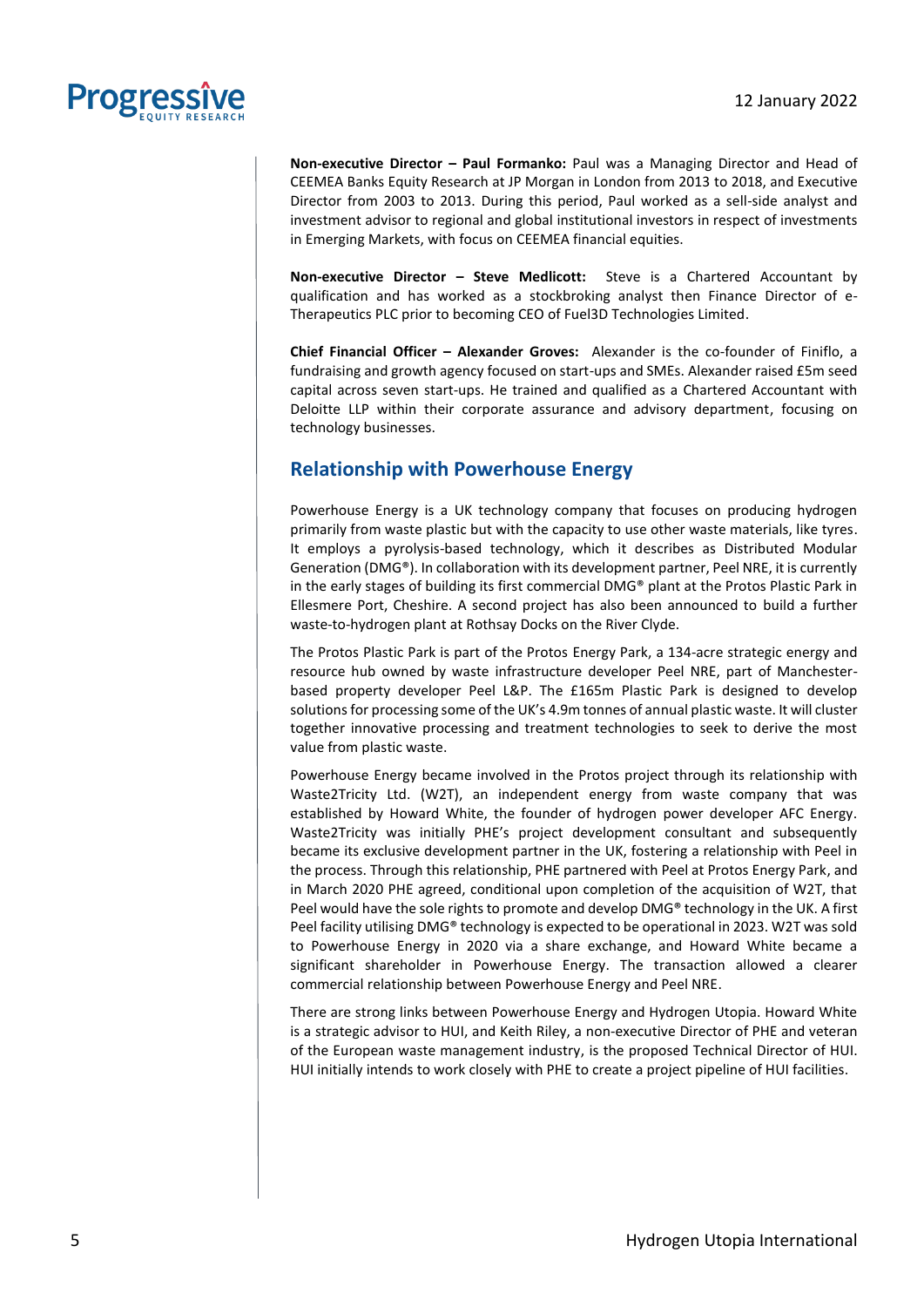

### **The Hydrogen Utopia strategy**

Initially, HUI will concentrate its marketing and promotion of HUI facilities on the European continent. HUI also intends to explore opportunities across several industry verticals and, in due course, other non-European jurisdictions. HUI will target markets where there is significant private sector interest or where potential financial backing is accessible. This may include substantial EU and/or national and local government sources of funding like grants and loans. An example of such funding is the EU's 'Just Transition Fund', which was set up to help communities most affected by the transition towards carbon neutrality. The Just Transition Fund (JTF) was approved by the European Parliament in May 2021 to target those regions in Europe that will be most affected by decarbonisation of the economy. It is part of the wider €100bn EU Just Transition mechanism and has an overall budget of €17.5bn for 2021-2027. An application for €60m of funding has been made to this fund to support the Konin waste to hydrogen project. If successful, this would be matched by the same amount from the Polish government. HUI will focus on the target areas of the JTF fund for initial roll-out of its projects.

### **The Konin project**

One of the first potential JTF projects for HUI is expected to be in the City of Konin, the third largest city in Poland. HUI has a Letter of Intent (LOI) from the local municipality to develop up to 10 of its waste to hydrogen facilities on a single site in the city. Through its Polish subsidiary, Hydropolis, it has applied for a 15-year unsecured loan at 1% over LIBOR from the National Fund for Environmental Protection and Water Management in Poland. HUI was recently informed that its loan application had passed an initial stringent prequalification process and that it was one of only six companies to pass to the second stage of a two-stage application process. The loan is anticipated to be for approximately PLN88m (€19.4m) and would, if granted, be used towards the build costs of a HUI facility in Poland, which would probably be the first unit at Konin.

In parallel, HUI is exploring and pursuing other potential sources of financing and funding in Poland from potential commercial partners and other government initiatives and support such as funded grants and loans. It is expected that the City will apply for a grant of €60m from the Just Transition Fund for the full 10-unit project. The whole project is expected to cost €250m, comprising EU support of €60m, which will be matched by the Polish Government. Depending on the success of the EU funding application process, the remaining funding will be provided by ECB loans and funds raised in the financial markets. On completion, the project will create 200-300 jobs, which will assist with the economic regeneration of the city. HUI will operate the system and receive the revenues from sales of electricity, heat energy, residue, syngas and hydrogen.

At the end of 2021, HUI announced that SWECO**,** its engineering advisor and consultancy had, in collaboration with Hydropolis United, a wholly owned Polish subsidiary of HUI**,**  submitted an application for an Environmental Impact Assessment for a waste plastics to hydrogen plant in Konin. The outcome is expected in the next 9-12 months.

### **Other potential projects**

#### **City of Simitli, Bulgaria**

In addition to the LOI from the City of Konin, HUI has also recently signed an LOI with the City of Simitli, Bulgaria. The LOI could mark the start of a number of waste-to-energy projects to be rolled out across Bulgaria, together with others throughout Eastern Europe.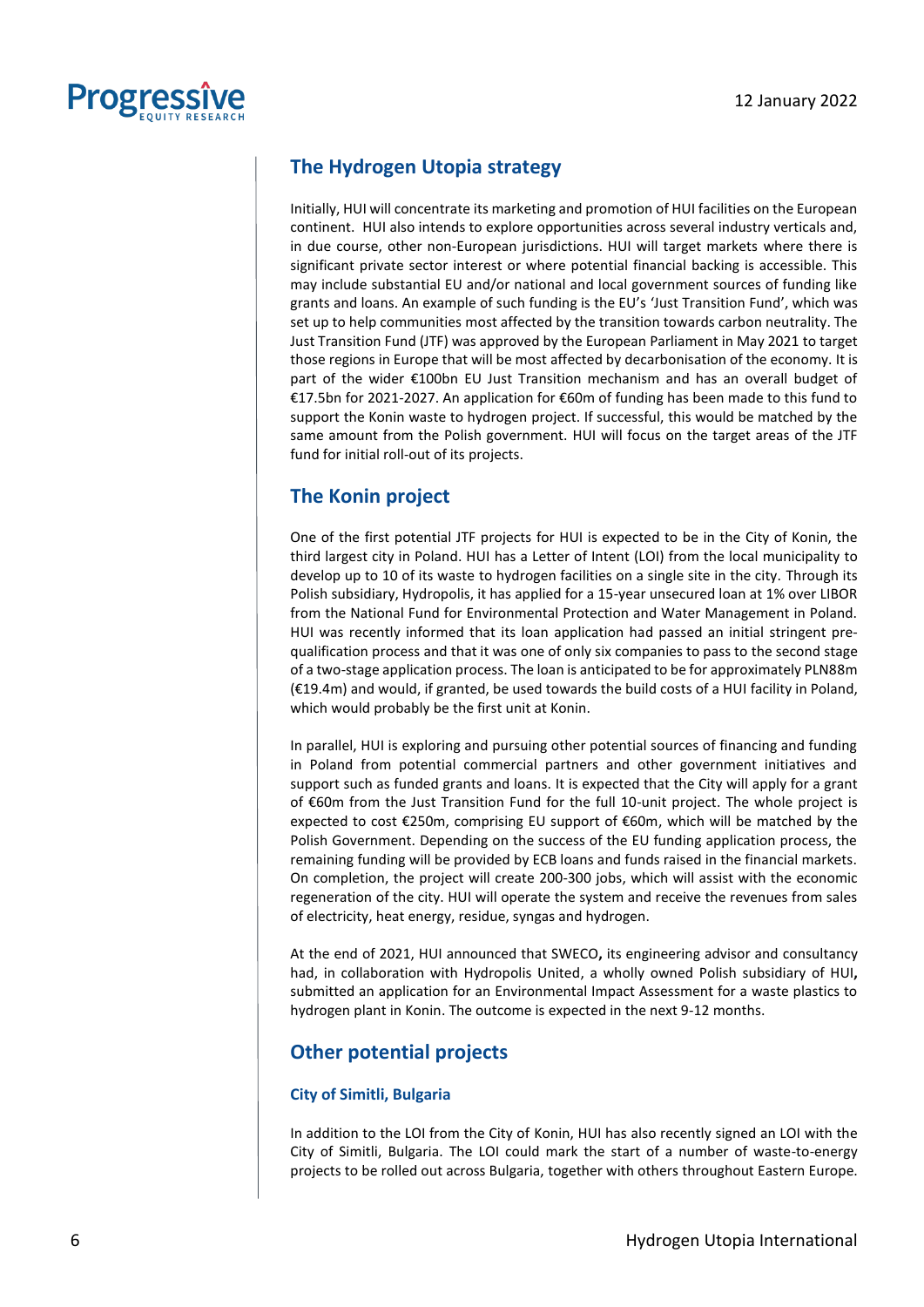The letter sets out HUI's intention to build and manage a Powerhouse Energy Group DMG® plant sited in a commercial sector close to existing waste remediation facilities. Simitli is situated in the industrial South West of Bulgaria, and has a population of circa 8,000. The town, like many others in the region, has historically relied on the extraction of fossil fuels to support its economy. The area is set against a backdrop of semi-operational coal mines and is keen to promote sustainable, carbon-free regeneration projects.

The mayor of the City of Simitli has assured HUI that it will provide aid and support in relation to the application for EU funds for the construction of the proposed facility.

#### **City of Florina, Greece**

HUI is currently in discussions with the mayor of Florina in Greece for the deployment of a local HUI facility. Greece is a signatory to the Paris Agreement on Climate Change and is also negotiating its access to the EU's Just Transition Fund, which, if granted, could accelerate the deployment of HUI facilities in Greece

HUI's subsidiary, Plastic Gold, signed an LOI with the Mayor of Florina on 16 July 2021, in which the Mayor of Florina expresses his support for the construction and operation of a HUI facility in the city of Florina. The Board of HUI believes that the main revenue stream for HUI facilities in Greece may be from electricity sales as the islands regularly experience blackouts and currently pay higher prices for their electricity than the mainland.

#### **Other regions**

HUI is also exploring opportunities in Italy, the Netherlands, Spain, Ireland and France, often in conjunction with potential local joint venture partners. HUI has also been in conversation with investors based in Gibraltar for projects in Spain. Outside Europe, the company is in discussions with potential partners regarding a possible deployment of HUI facilities in Japan and will be pursuing a lead in India.

### **The Hydrogen Utopia process**

Each HUI facility will be modular, so depending on what products are being produced it will not always be necessary to install all of the components of the full process. Plastic waste will be transported to the plant, usually by the party wishing to dispose of the waste. On arrival, it will be inspected to ensure its compliance with the agreed specification, weighed and put into storage.

As required, the waste will be removed from storage and processed by sorting, to remove major contaminants, and shredding, to break the plastic into a uniform size. The shredded plastic can then be stored in silos ready for processing in the pyrolysis reactor.

#### **The production of syngas**

Both plastics and petroleum-derived fuels contain carbon and hydrogen, with the essential difference that plastic molecules contain longer carbon chains than liquid fuels. Therefore, it is possible to convert waste plastic into fuels by breaking their carbon chains, which can be achieved by heating the waste material to around 450˚C in a pyrolizer in the absence of oxygen. This initiates the cracking process and reduces long chain plastic molecules to free radicals and smaller molecules. If allowed to cool immediately, the output of the pyrolysis reactor would be a tar-like liquid as the gases reform into smaller hydrocarbon molecules. This in itself can be used as a fuel.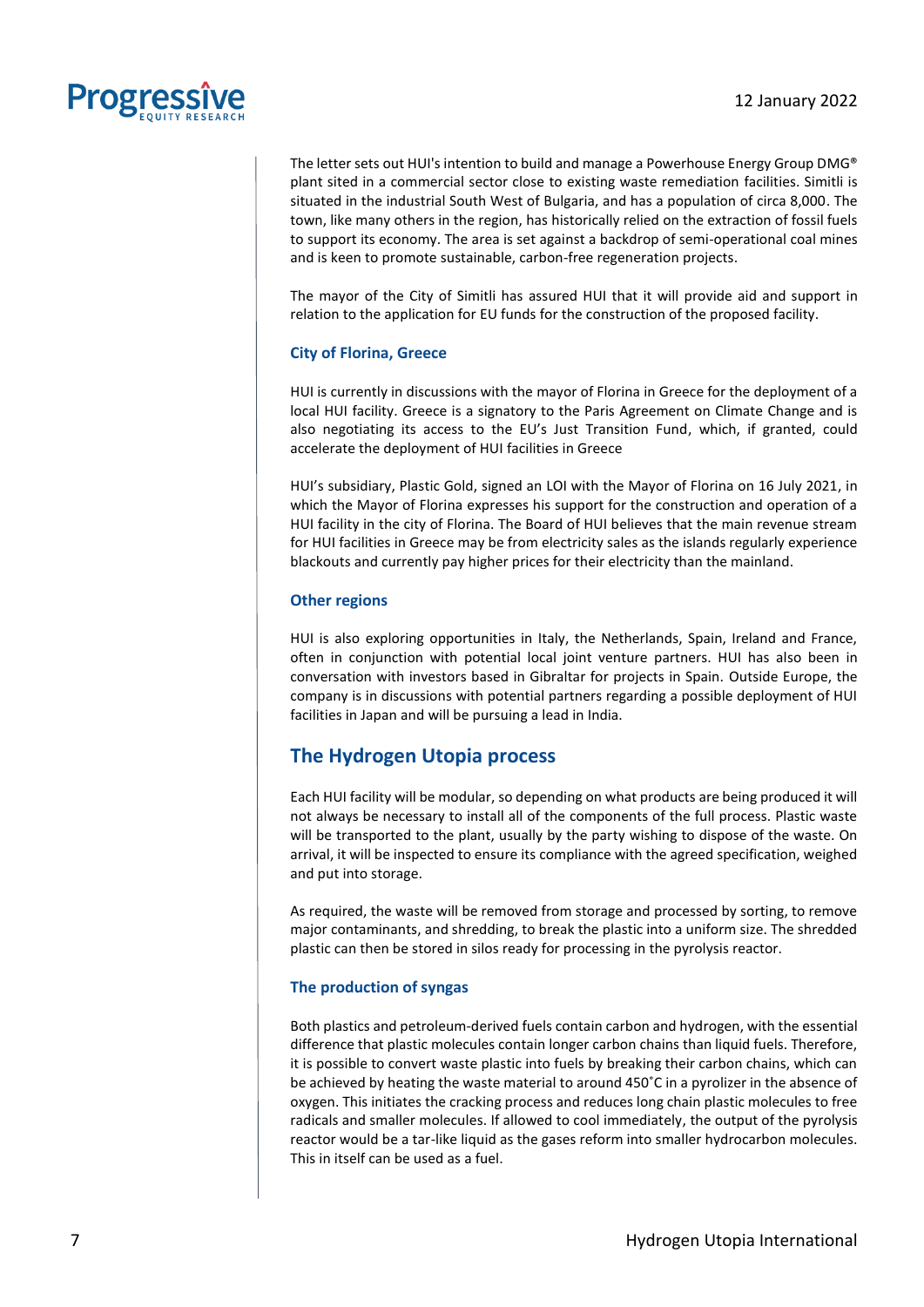

However, further heating results in even smaller molecules until, at temperatures in excess of 1065˚C, methane itself is broken down into carbon and hydrogen. However, such extreme heat is not necessary to generate hydrogen. The application of steam to the pyrolysis reactor causes methane to react with water to form carbon monoxide and hydrogen, and this constitutes the main reaction in the production of syngas. In addition, carbon monoxide can react with steam to generate carbon dioxide and hydrogen.

| Steam reforming of methane: | $CH_4 + H_2O \rightarrow CO + 3 H_2$   |  |  |
|-----------------------------|----------------------------------------|--|--|
|                             | methane water carbon monoxide hydrogen |  |  |
| Water gas shift reaction:   | $CO + H2O \rightarrow CO2 + H2$        |  |  |

carbon monoxide water carbon dioxide hydrogen

As a consequence of these two reactions, the output of a steam reforming pyrolytic reactor that is generating syngas will comprise of unreacted methane, carbon monoxide, hydrogen, carbon dioxide, nitrogen and small amounts of larger hydrocarbon molecules, which is described as the residue. The chemistry in the reactor can be optimised by applying different temperatures and amounts of steam treatment to give a wide range of mixtures from carbon monoxide rich to hydrogen rich. Its calorific value or heating value will depend on its composition, but it is generally in the range of 15-36MJ/ $m<sup>3</sup>$ or between 50% and 100% of natural gas. This gives an indication of the sales value of syngas as it will be benchmarked by heating value against the price of natural gas. The composition of syngas from waste pyrolysis streams is shown in the following table. Precise HUI output specifications will depend on the feedstock and process parameters.

#### **The composition by volume of syngas derived from waste feedstocks**

| <b>Feedstock</b>       | Hydrogen | <b>Methane</b> | $C2-C4$ | Carbon<br>monoxide | Carbon<br>dioxide | Nitrogen | <b>Net</b><br>calorific<br>value<br>(MJ/m3) | NCF as a<br>proportion of<br>natural gas<br>(%) |
|------------------------|----------|----------------|---------|--------------------|-------------------|----------|---------------------------------------------|-------------------------------------------------|
| Refuse<br>derived fuel | 16.0%    | 25.0%          | 24.0%   | 18.0%              | 15.0%             | 2.0%     | 27.3                                        | 74.6                                            |
| <b>Biomass</b>         | 15.0%    | 26.0%          | 3.0%    | 35.0%              | 17.0%             | 4.0%     | 17.1                                        | 46.7                                            |
| Plastic<br>waste       | 25.0%    | 38.0%          | 18.0%   | 9.0%               | 5.0%              | 5.0%     | 28.0                                        | 76.5                                            |
| <b>Tyres</b>           | 19.0%    | 40.0%          | 28.0%   | 3.5%               | 6.5%              | 3.0%     | 36.0                                        | 98.4                                            |

*Source: Biogreen, part of ETIA S.A.S*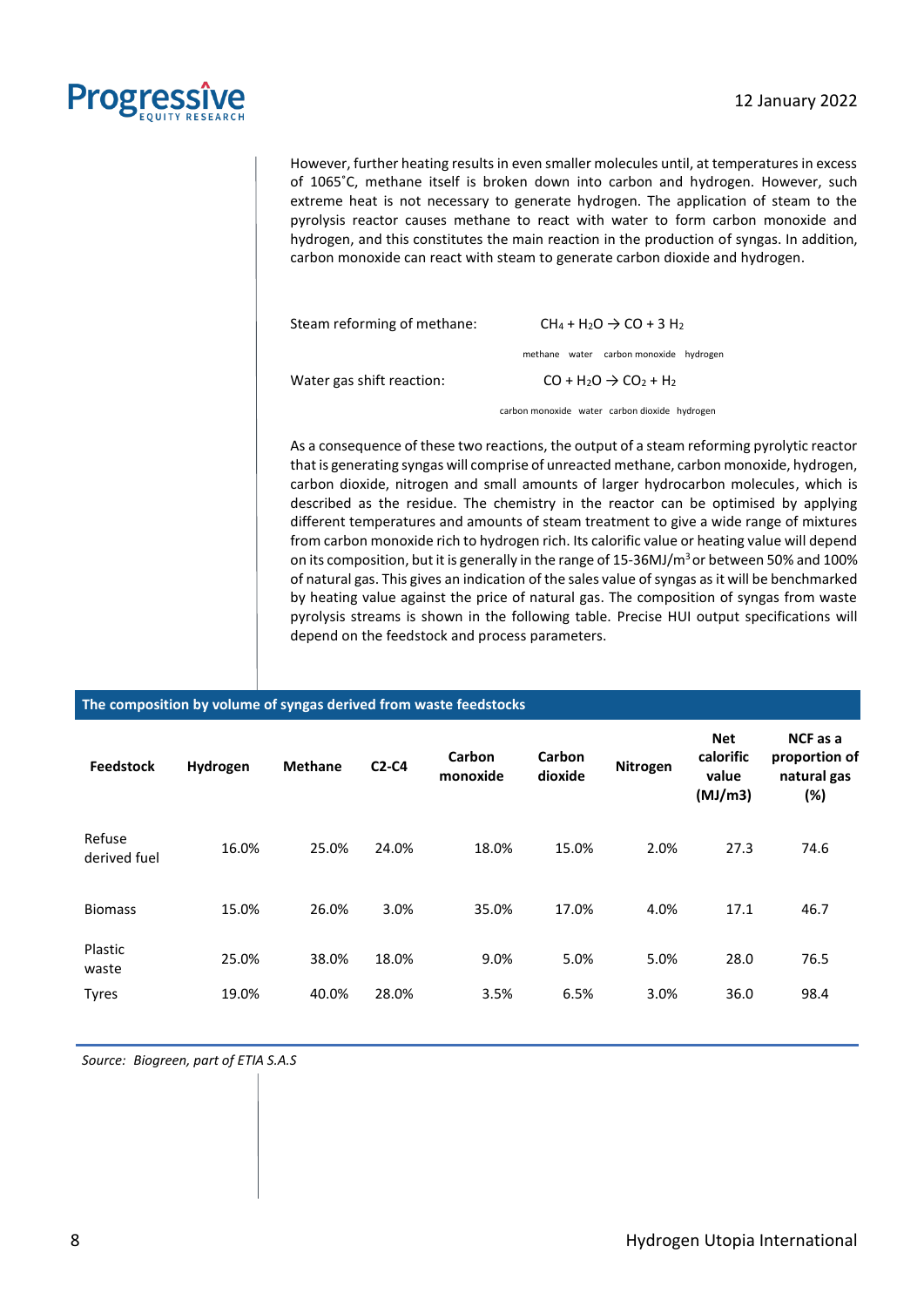

The main application of pyrolysis-produced syngas is typically the generation of power and heat, which can be done in many types of equipment from steam cycles through to gas engines and turbines. These include stand-alone combined heat and power (CHP) plants and co-firing of the syngas in large-scale power plants. Although the gas does not usually need extensive pre-treatment when used in steam cycle boilers, gas engines require a higher degree of purification and preparation. The Hydrogen Utopia system uses flue gas scrubbers designed by Linde, the largest quoted global gases and engineering company, to clean its output gas.

#### **From syngas to hydrogen**

The main objective of the Hydrogen Utopia plant is to generate clean syngas fuel from waste plastic. It has partnered with Powerhouse Energy to gain access to the DMG® technology in order to ensure it has access to a proven technology for converting plastic waste into syngas. In collaboration with its thermal process engineering partner, Electron Thermal Processing, it has developed an alternative reactor design in order to diversify its technical approach and increase its ability to respond to local conditions. The company will receive gate fees for processing the waste in line with the avoided cost of sending the waste to a landfill site. The Hydrogen Utopia units will be capable of operating in pure generation mode to convert 40 tonnes per day of mixed plastic waste into around 58MWh of electricity and 675 MW of heat, which will then be sold. This on its own is a profitable business model and the company is ready to roll it out across Europe. However, there is also the possibility of further processing the syngas to produce almost pure hydrogen and methane. This will depend on the future economics of hydrogen and the development of a distribution infrastructure, but it is the objective on which Hydrogen Utopia is most focussed in the longer term.

To separate hydrogen from the syngas it is necessary to process the gas mixture through a pressure swing adsorber. Pressure swing adsorption (PSA) is a process used to separate individual gas species from a mixture of gases under pressure according to the species' molecular characteristics and affinity for an [adsorbent](https://en.wikipedia.org/wiki/Adsorbent) material. It operates at nearambient temperature and significantly differs from [cryogenic distillation,](https://en.wikipedia.org/wiki/Distillation#Industrial_distillation) the other process commonly used to separate mixtures of gases. The pressure swing adsorption process is based on the phenomenon that under high pressure, gases tend to be trapped or adsorbed onto solid surfaces. The higher the pressure, the more gas is adsorbed. Selectively adsorbent materials lik[e zeolites](https://en.wikipedia.org/wiki/Zeolites) an[d activated carbon](https://en.wikipedia.org/wiki/Activated_carbon) adsorb the target gas species at high pressure. The process then swings to low pressure to desorb the adsorbed gas. PSA can be used to separate gases in a mixture because different gases are adsorbed onto a given solid surface more or less strongly. If a gas mixture such as [air](https://en.wikipedia.org/wiki/Air) is passed under pressure through a vessel containing an adsorbent bed of [zeolite](https://en.wikipedia.org/wiki/Zeolite) that attracts [nitrogen](https://en.wikipedia.org/wiki/Nitrogen) more strongly than [oxygen,](https://en.wikipedia.org/wiki/Oxygen) a fraction of [nitrogen](https://en.wikipedia.org/wiki/Nitrogen) will stay in the bed, and the gas exiting the vessel will be richer in oxygen than the mixture entering. When the bed reaches the limit of its capacity to adsorb nitrogen, it can be regenerated by decreasing the pressure, thus releasing the adsorbed nitrogen. It is then ready for another cycle of producing oxygen-enriched air.

The process adds significant extra capital costs to the basic pyrolizer configuration, but it does allow the syngas to be converted into a pure hydrogen offtake. It also potentially allows separation of methane from the syngas. This, of course, is at the expense of the electricity output because the removal of hydrogen and methane significantly reduces the heating value of the syngas. However, in situations where there is a demand for hydrogen and methane for applications such as transport, the flexibility to switch to individual gas output instead of electricity and heat is a valuable asset.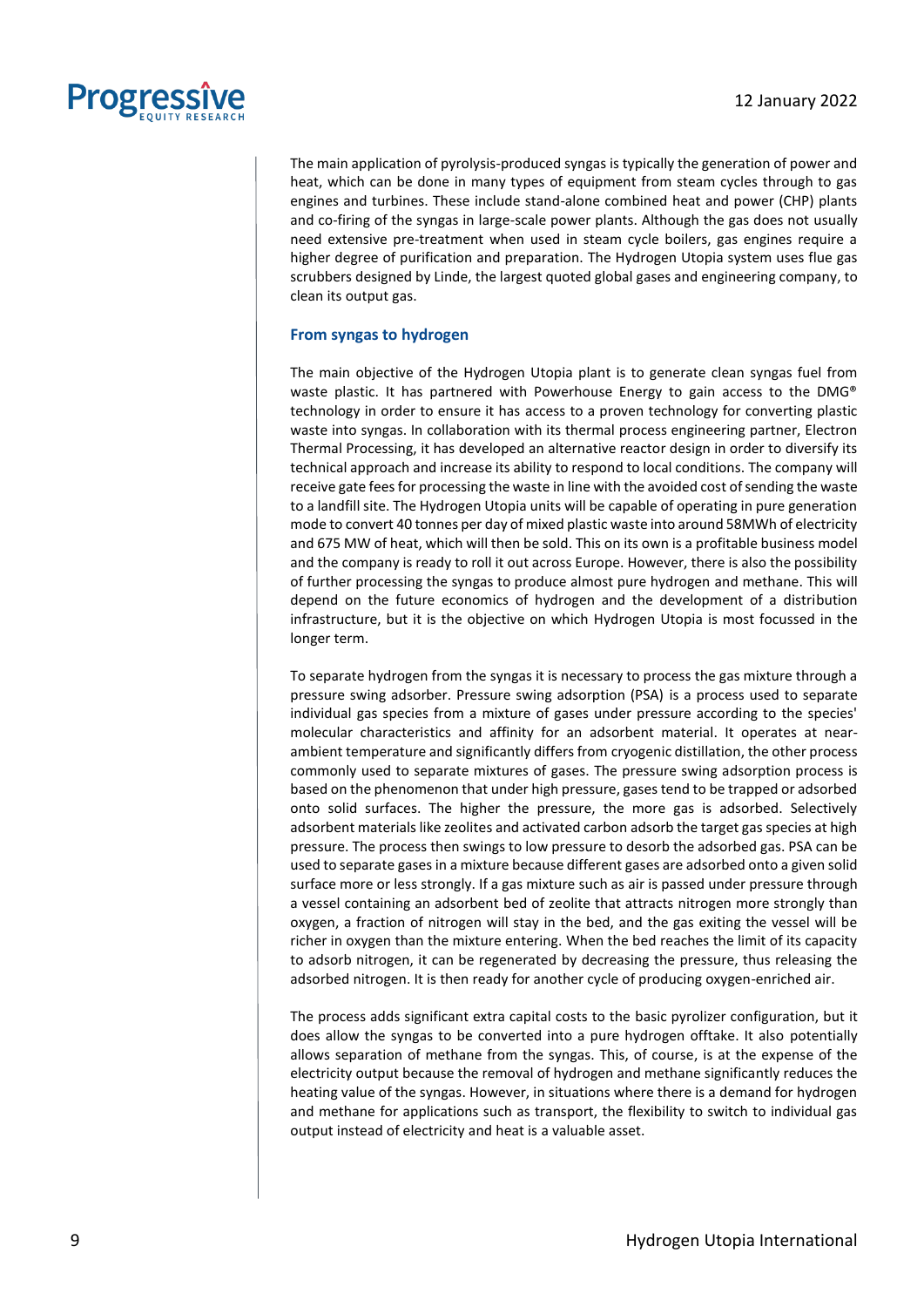### **Hydrogen Utopia financials**

**Estimated pro-forma post-IPO balance sheet**

#### **The effect of the IPO**

The company published an audited balance sheet for the 11 months to 31 August 2021 in its Admission Document. This showed that it had net cash in its balance sheet of £0.77m and resulted in net cash to equity of 33%. Taking account of the share issues that took place post the balance sheet date, including the recent IPO issue, we have estimated that net cash is currently £3.6m, resulting in a net cash to equity figure of over 70%

| (f'000)                     |                    | 31 Aug 2021<br>(audited) | Pro-forma post IPO<br>(estimates) |
|-----------------------------|--------------------|--------------------------|-----------------------------------|
| <b>Fixed assets</b>         |                    | 1049                     | 1100                              |
| Current assets              | <b>Debtors</b>     | 1158                     | 1100                              |
|                             | Cash               | 764                      | 3581                              |
|                             | Total              | 1922                     | 4681                              |
| Creditors                   | Trade<br>creditors | (650)                    | (692)                             |
|                             | Other              | (5)                      | (0)                               |
|                             | Total              | (655)                    | (692)                             |
| <b>Net assets</b>           |                    | 2317                     | 5088                              |
|                             |                    |                          |                                   |
| <b>Capital and reserves</b> |                    |                          |                                   |
| Called-up share capital     |                    | 300                      | 384                               |
| Share premium account       |                    | 300                      | 5304                              |
| Shares to be issued         |                    | 2132                     | 0                                 |
| <b>P&amp;L</b> reserves     |                    | (417)                    | (600)                             |
| <b>Total equity</b>         |                    | 2317                     | 5088                              |

*Source: Company data and Progressive Equity Research estimates*

The company is now financially well-placed for the next stage of its development. The proceeds from the IPO are expected to be used in the next 18 months as follows:

- pre-build costs of a HUI facility including planning application and permit costs, land acquisition. And any further fees and expenses relating to the finalisation of the design of the reactor. **EXACTE 1.3m**
- marketing and business development. £0.6m
- working capital £0.7m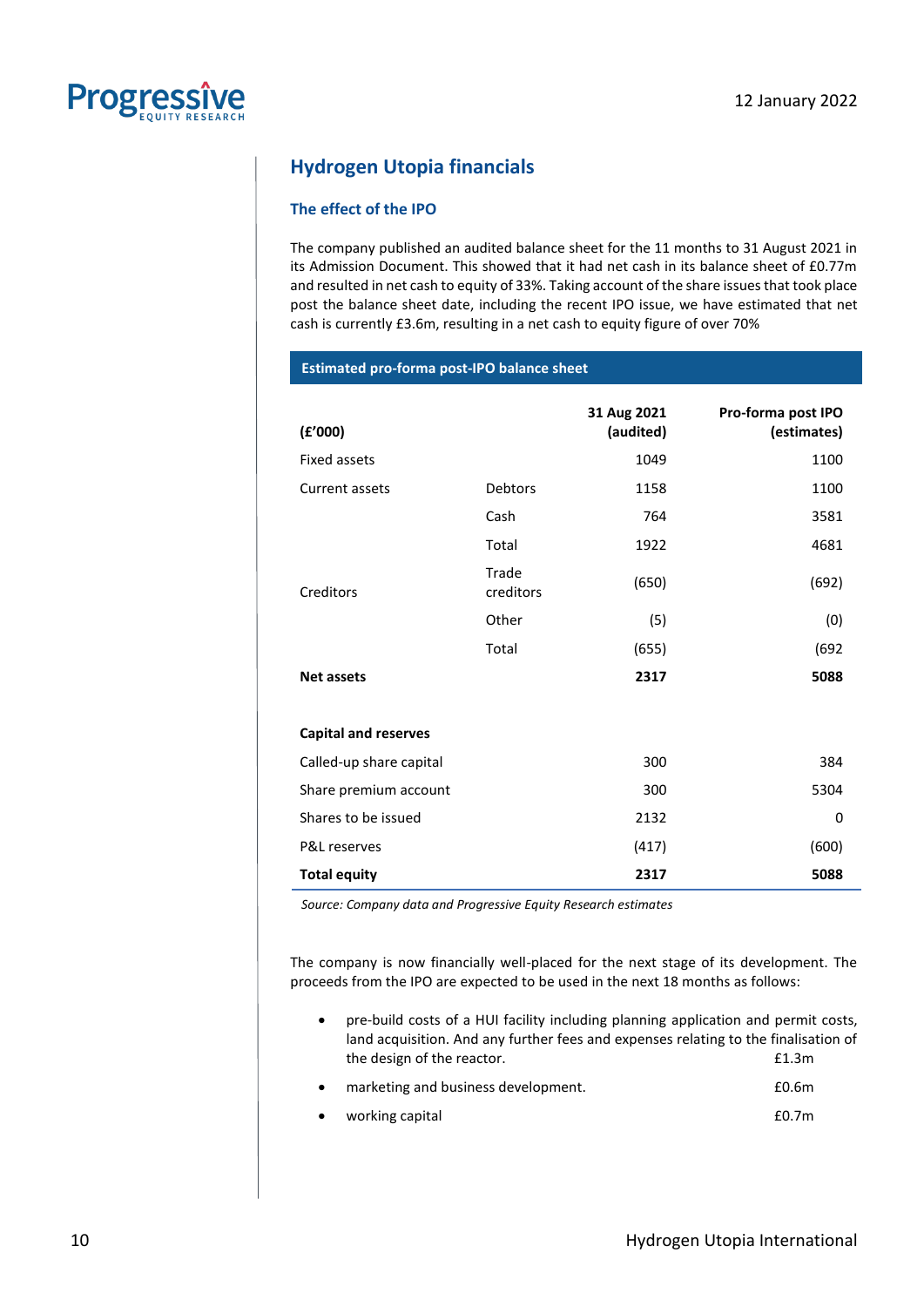

#### **Financial forecasts**

Hydrogen Utopia has yet to generate any revenue and it reported a loss of £0.42m in its last audited accounts for the 11 months to the end of August 2021. Going forwards, the company expects that its revenues will be derived from a variety of sources, dependent upon location and configuration of its individual facilities, including the sale of syngas, hydrogen and other gases, electricity and heat sales, and the payment to it of fees for a given quantity of plastic waste received at a HUI facility, known as gate fees. Whichever configuration is used, the feedstock will always be non-recyclable plastic waste and therefore gate fees will be the common component of all HUI facilities. The company intends to update the market with financial forecasts as and when projects reach financial close.

To assess gate fee potential, the Hydrogen Utopia process can be compared to an energy from waste facility in that it provides an outlet for waste plastic that avoids landfill or export. Data collated by Letsrecycle.com show the present range of gate fees in the UK for energy-from-waste (EfW) processors is £88-105/tonne. The compares with refuse-derived fuel at £96-99/tonne and the cost of landfill, including landfill tax, of £112.7-123.7/tonne. The fees are slightly lower in Poland but so too is the proportion of EfW treatment in all waste processed, as the following chart shows. Currently, Poland only just meets its EU Renewable Energy Directive commitment, which stipulates that 15% of total energy is derived from renewable sources. Electricity generated from waste is regarded as renewable. A circular and zero carbon economy will require more energy from waste, not less. We have therefore assumed that gate fees of €100/tonne will be achievable.





*Source: IEA, Sep 2020*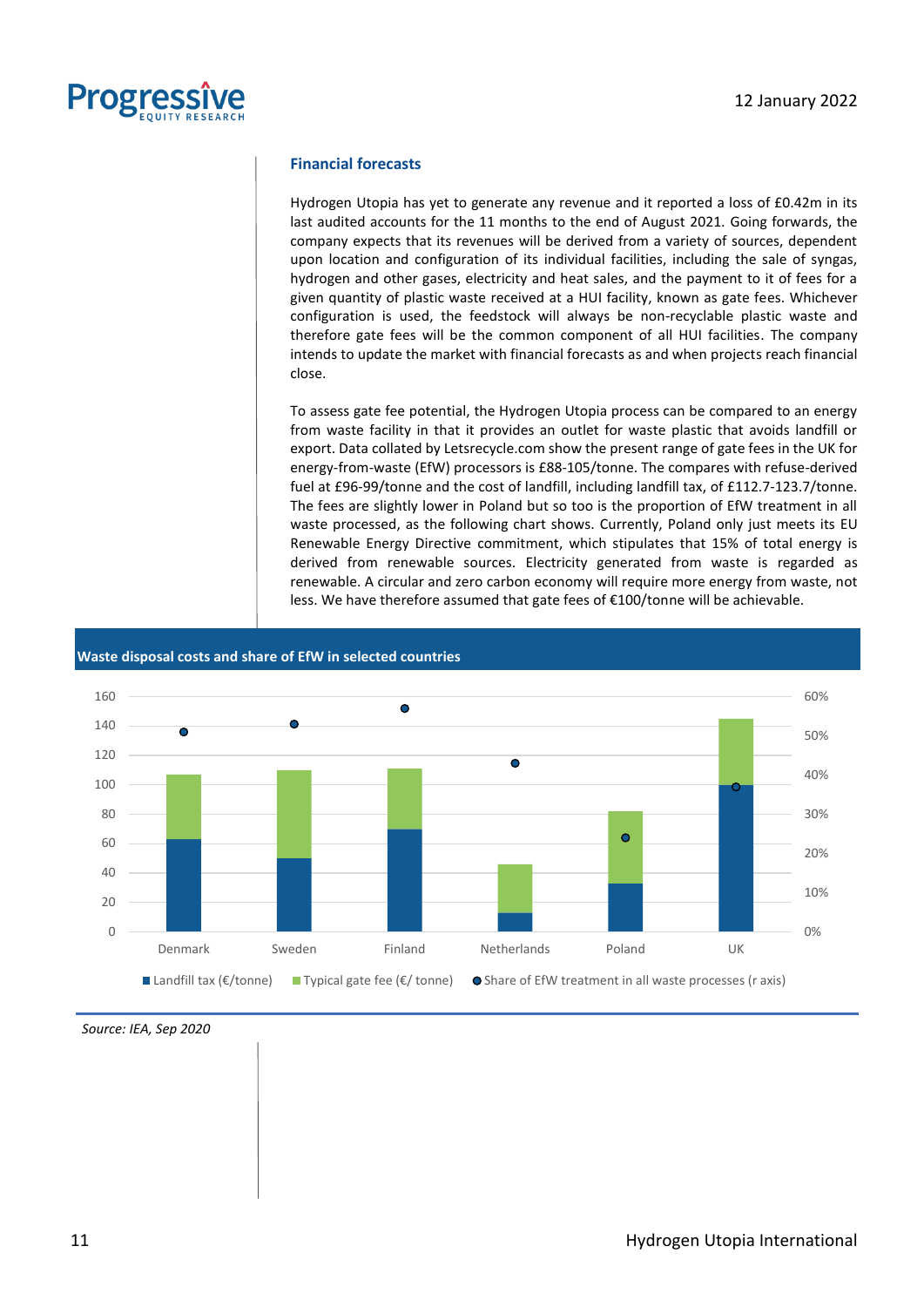

The second major income stream will be from the sale of energy, either as syngas, electricity or waste heat. In common with many other economies, wholesale electricity prices in Poland have doubled in the year to September 2021 to 465.7 zloty per MWh (£83.8/MWh), driven by the worldwide squeeze on gas supplies and compounded in Europe by the rising prices of carbon permits under the EU emissions trading scheme. Poland still relies on coal for almost 70% of its energy production, which is by far the highest in the EU, but all fossil fuel prices are benchmarked to the gas price to a greater or lesser extent. By comparison, the wholesale electricity price in the UK is currently over £110/MWh.

The weekly average wholesale price of gas has risen from £16/MWh to £39/MWh since the beginning of 2021, which will, of course, increase the price that HUI could sell its syngas at. At present there is little sign of an end to the volatility of the natural gas price, and we note that the trend has been upwards for the past two years. Going forward, we have assumed a price for electricity of £70/MWh and for syngas, based on 75% the calorific value of natural gas, of £22.5/MWh. The other potential revenue stream for the plant is hydrogen, which is similarly affected by the natural gas price. However, we have assumed that hydrogen produced from waste will command a higher price than grey hydrogen from natural gas, but perhaps not as high as the current price for green hydrogen. We have assumed a price of US\$3,000/tonne.

On this basis, we have modelled three output scenarios consisting of syngas only, electricity only and a mix of hydrogen, hydrogen depleted syngas and electricity. This is probably unrealistic since in any real scenario the revenues are likely to be more mixed and tailored to the specific requirements of the customer, but it does demonstrate the operating flexibility and scope of the technology.

| £m                   | Syngas only | <b>Electricity only</b> | Hydrogen, methane plus<br>electricity |
|----------------------|-------------|-------------------------|---------------------------------------|
| Gate fees            | 1.27        | 1.27                    | 1.27                                  |
| Sale of methane      | 1.44        | 0                       | 1.26                                  |
| Sale of hydrogen     | 0           | 0                       | 2.86                                  |
| Sale of electricity  | 0           | 1.77                    | 0                                     |
| Other                | 0.3         | 0.30                    | 0.3                                   |
| <b>Total revenue</b> | 3.01        | 3.35                    | 5.69                                  |

#### **Annual revenue estimates for a 40 tonne per day unit**

*Source: Progressive Equity Research estimates*

Clearly, the capital and operating costs will be affected by the operating mode of the unit. All three modes considered above will require plastic handling, storage and shredding plant for preparation of the reactor feed stock. However, a pyrolysis reactor with flue gas treatment sufficient to produce a clean syngas for onward sale will not require a power island for electricity generation or a pressure swing adsorber to separate hydrogen and methane from the syngas.

In October 2020, PHE estimated the capital expenditure required for a full hydrogen and electricity capable 40 tonne/day plant was £25m. Hydrogen Utopia has the advantage that construction costs in Poland are lower and believes that it can achieve the full plant for €25m. We have taken a cautious view and stuck with the sterling figure.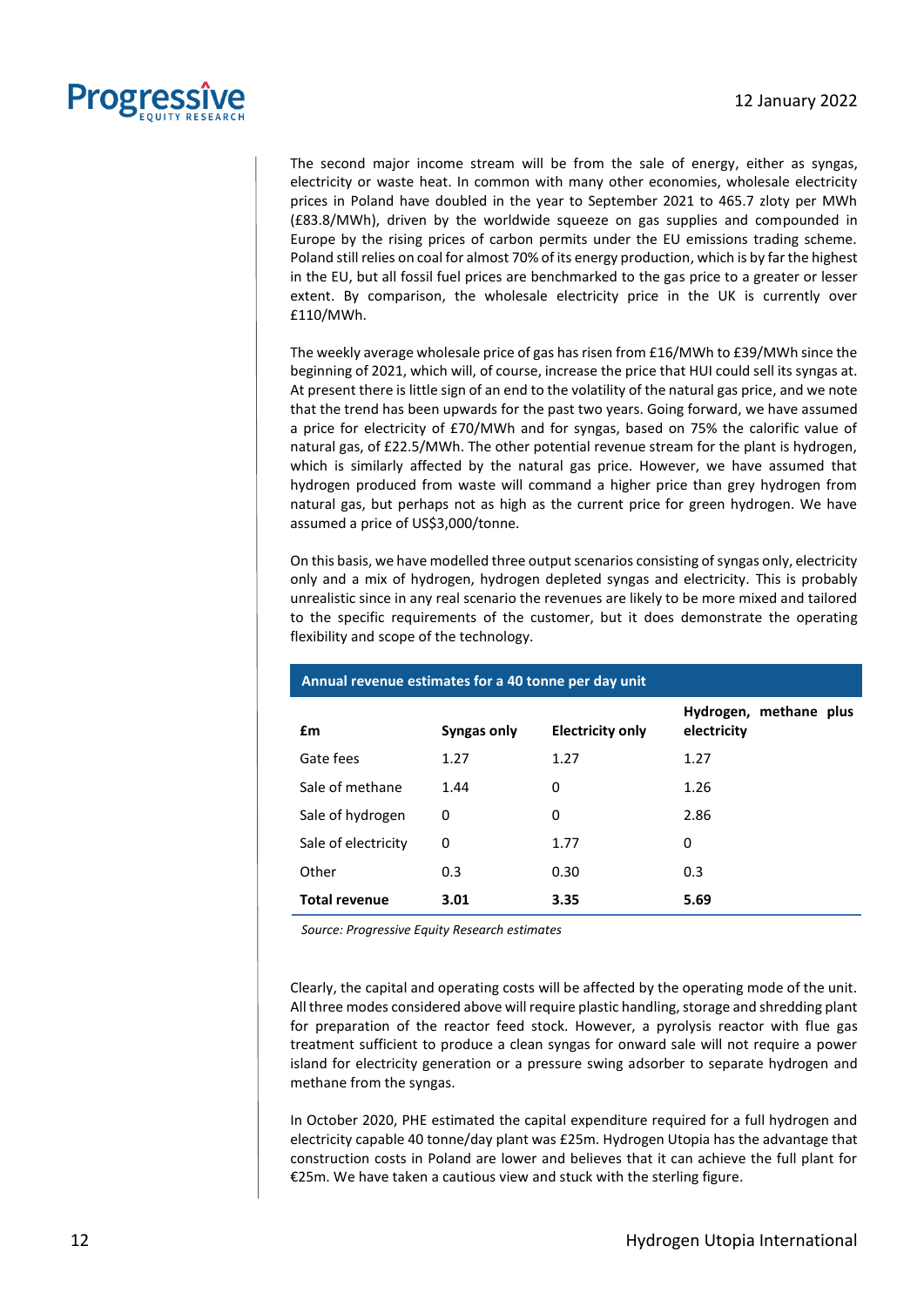

If HUI went for the first option of syngas production only, the costs associated with power generation and pressure swing adsorption drop out and we estimate the capital expenditure would fall to around £10m/unit. We estimate that the cost of a power island to generate electricity would add a further £5m to this sum.

Operating costs are largely dominated in all scenarios by labour costs. Each unit will run around the clock, thus requiring 24-hour control room shifts of two or three operators. In addition, the plant will need maintenance crews for most of the operating day. Access control, site logistics, unloading, sorting and shredding are likely to require two shifts of 5- 6 people. In view of these factors, we estimate that staff costs will be in the region of £0.75 -0.8m a year. The next largest cost is likely to be the licencing fee due to PHE, at £0.5m per unit. Depreciation and other operating costs will depend on the mode in which the plant is operated. We assumed a standard running year of 8,000 hours, resulting in a load factor of 91%.

| £m           | Syngas only | <b>Electricity only</b> | Hydrogen,<br>electricity | methane | plus |
|--------------|-------------|-------------------------|--------------------------|---------|------|
| Staff        | (0.70)      | (0.75)                  | (0.80)                   |         |      |
| Licence      | (0.50)      | (0.50)                  | (0.50)                   |         |      |
| Other        | (0.80)      | (1.00)                  | (1.40)                   |         |      |
| <b>Total</b> | (2.00)      | (2.25)                  | (2.70)                   |         |      |

### **Annual operating costs estimates for a 40 tonne per day unit**

*Source: Progressive Equity Research estimates*

Based on these price and cost assumptions, we have calculated the return on capital employed (ROCE) for each operating scenario in a full year of operation.

**Profitability and return on capital employed for a 40 tonne per day unit**

| £m                  | Syngas only | <b>Electricity only</b> | Hydrogen, methane plus<br>electricity |
|---------------------|-------------|-------------------------|---------------------------------------|
| Operating<br>Profit | 1.01        | 1.10                    | 3.19                                  |
| Finance             | (0.30)      | (0.43)                  | (0.55)                                |
| <b>PBT</b>          | 0.71        | 1.53                    | 3.74                                  |
| Tax                 | $-0.14$     | $-0.29$                 | $-0.71$                               |
| <b>PAT</b>          | 0.58        | 1.24                    | 3.03                                  |
| <b>NOPAT</b>        | 0.88        | 0.81                    | 2.48                                  |
|                     |             |                         |                                       |
| <b>ROCE (%)</b>     | 8.78        | 8.84                    | 12.12                                 |

*Source: Progressive Equity Research estimates*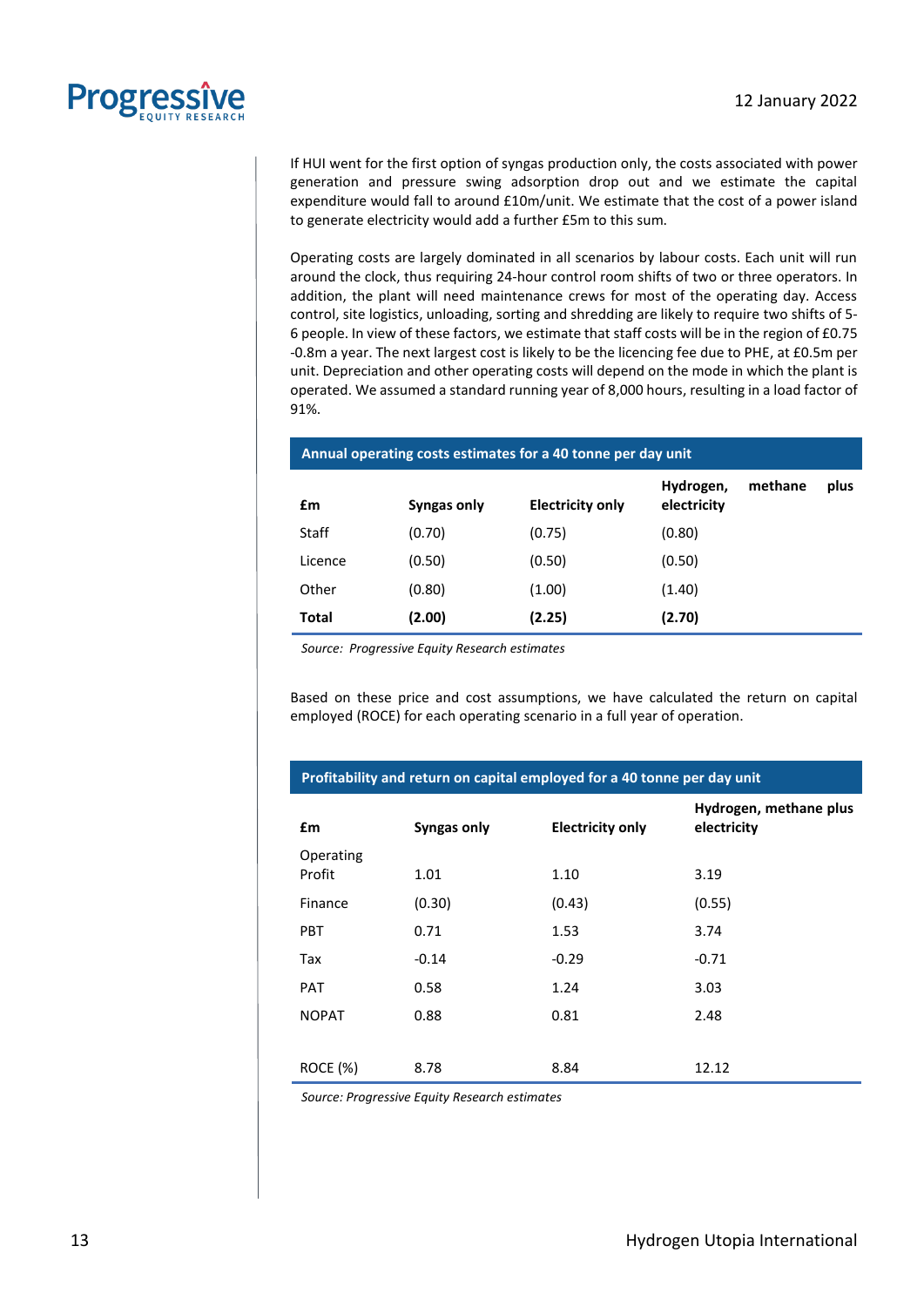

It can be seen that all operating scenarios produce an attractive return on capital employed, with the single output syngas-only and electricity-only scenarios both being about the same at around 8.8%. We have already mentioned that these are not particularly realistic operating assumptions since we would expect each unit to generate more than one revenue stream in real-life operation, and we have only added a very small amount in each instance for the considerable amount of thermal energy that a unit would produce. The most realistic operating scenario is the full hydrogen plus electricity plus methane operation, which gives a ROCE of over 12% despite having much higher capital costs. Given the funding models for the projects which involve a high proportion of debt and grant funding, we expect the return on equity in each instance to be substantially higher.

### **Risks to estimates**

As with all large capital projects, there are significant risks in the construction phase of cost overrun and delays. HUI has sought to mitigate these risks by partnering with PHE, which is further along in the development of its own first facility. In addition, HUI has liaised with strong engineering partners in Electron, Linde and SWECO.

The volatility of global fossil fuel markets has been an advantage to the HUI model so far but a substantial reduction in the price of natural gas would have a knock-on effect on the price that the company could charge for syngas, electricity and hydrogen. The flexible design of the HUI facilities allows the company to optimise revenue streams across a wide range of supply and demand scenarios, and it will always be able to rely on gate fees for plastic waste feedstock, which is never likely to be in short supply.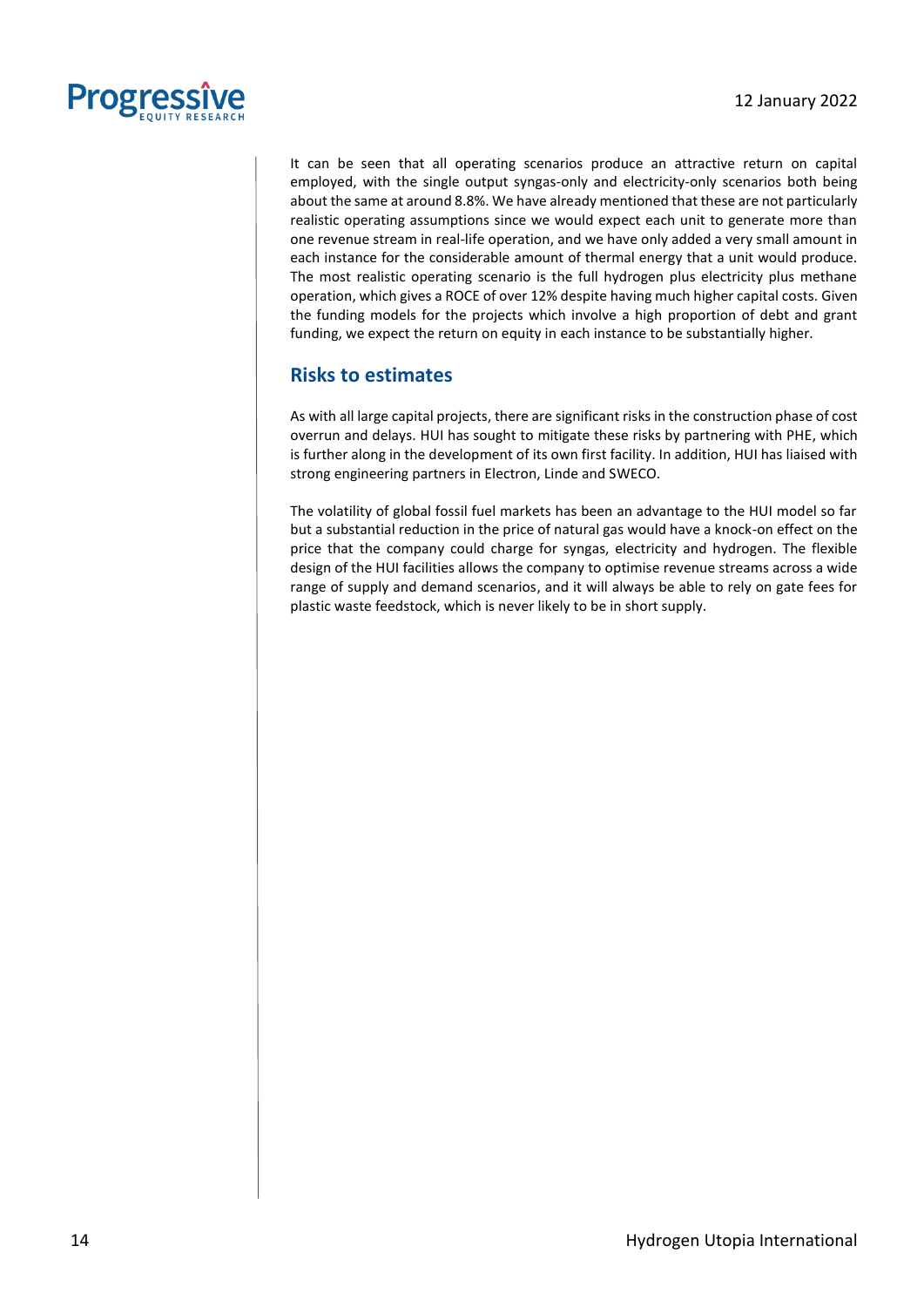

### **The Markets**

Hydrogen Utopia has a proven technological solution to two pressing global issues: waste plastic disposal and the excessive use of fossil fuels have caused increased environmental pressure on the planet that now requires urgent remedial action.

### **The global plastic waste problem**

According to a study by Geyer, Jambeck and Law ('*Production, use and fate of all plastics ever made*', Science Advances 19/7/17, Vol 3 No 7), of all the plastic produced in the world by that time, around 8.3bn tons, only 2.5bn tons or 30% was still in use. By the end of 2015, all plastic waste ever generated from primary and secondary or recycled plastics had reached 6.3bn tons, 700m tons of which were polyphthalamide fibres (nylon).



*Source: Science Advance V3, N7, July 2017*

There are essentially three different fates for plastic waste. First, it can be recycled or reprocessed into a secondary material. Recycling delays, rather than avoids, final disposal, but in theory thermoset plastics can be melted and reconstituted to substitute for virgin polymer. In practice, the costs of logistics, cleaning and processing are prohibitive and this option displaces very little primary plastic production. Contamination and the mixing of polymer types generates secondary plastics of limited technical and economic value, which also have to be disposed of at the end of their life.

Second, plastics can be destroyed thermally. Although there are emerging technologies, such as pyrolysis, which extract fuel from plastic waste, to date virtually all thermal destruction has been by incineration, with or without energy recovery. The environmental and health impacts of waste incinerators strongly depend on emission control technology, as well as incinerator design and operation. In countries like Switzerland, where there is a ban on landfill, incineration rates are much higher while recycling rates remain much the same as countries where landfill is allowed. According to the industry trade body PlasticEurope, in the UK, for instance, 28.6% of plastic waste is recycled, with 30.6% incinerated and the rest goes to landfill. Switzerland, on the other hand, recycles 24.5% of plastic and incinerates 70.6% (2019 figures).

Finally, plastics can be discarded and either contained in a managed system, such as landfills, or left uncontained in open dumps or in the natural environment. As we show in the chart above, between 1950 and 2015, approximately 4.9bn tons, or 60% of all the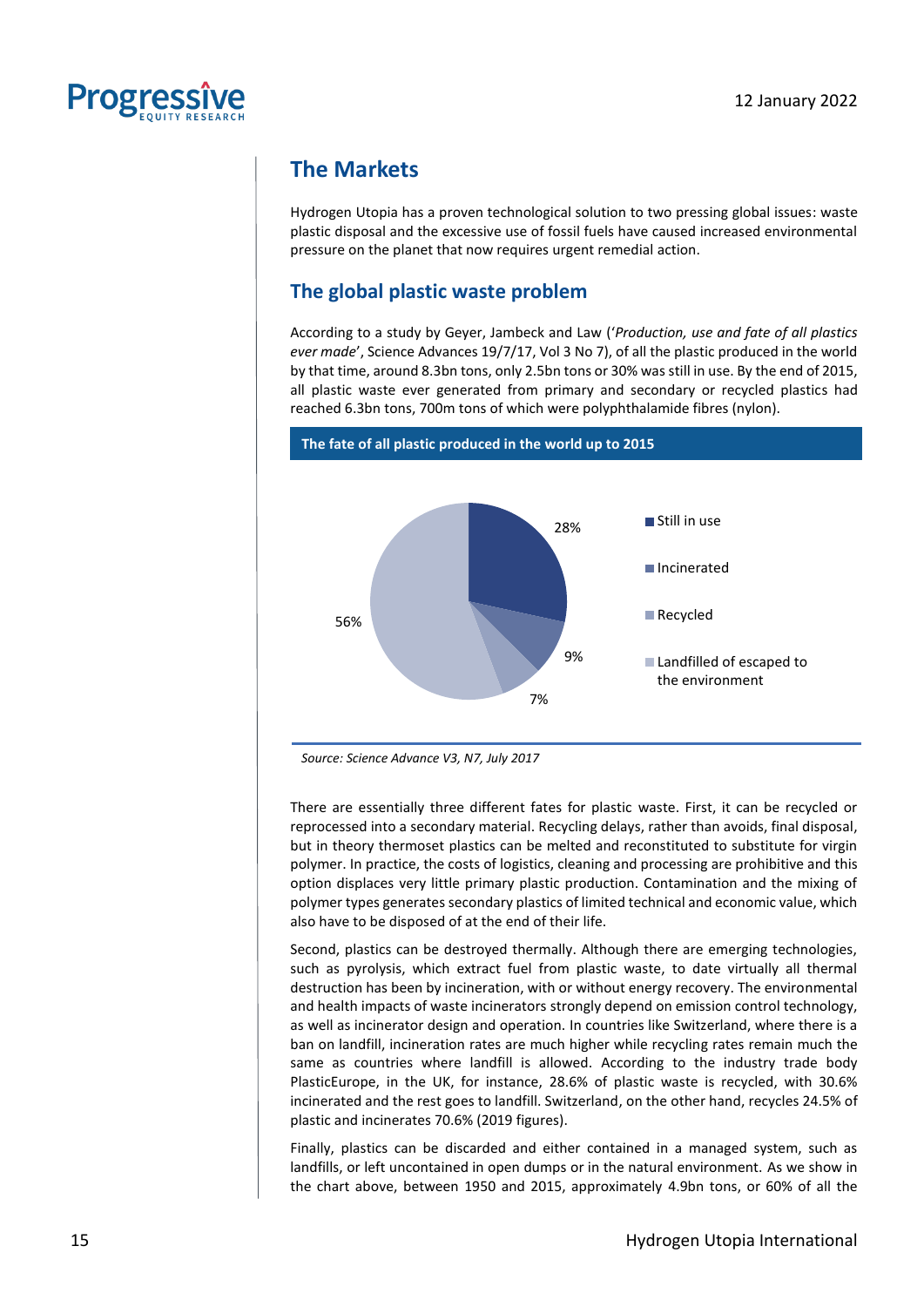

plastic ever produced, went down this route. There are no reliable statistics on the split between plastic waste to landfill and plastic waste in the environment. This is important because it will vary significantly from country to country. In simple terms, plastic that goes to well-engineered landfill is not a problem. It is unlikely to decompose but it is not going to cause a climate change impact. However, it does represent a waste of resource because it has high energy value and can be either converted to electricity or hydrogen using the Hydrogen Utopia technology.

There is also a very real problem with waste plastic that escapes into the environment, and it is this that has caused such a media outcry in recent years. Such waste constitutes an environmental hazard of massive proportions. In the absence of hard data, if we were to assume that just 20% of discarded plastic escapes to the environment, that would equate to a billion tonnes of waste, much of it eventually destined for the oceans.

### **Solutions to the plastic waste problem**

Going forward, there are four potential solutions to the plastic waste problem. The options are:

- Reduce use of plastic.
- Recycle more.
- Make the disposal routes more effective.
- Ensure that plastic waste that escapes to the environment decomposes quickly and safely.

**Use less**

**Global growth in the annual production of all plastics (m tonnes/yr)**



*Source: Statista from various collated sources*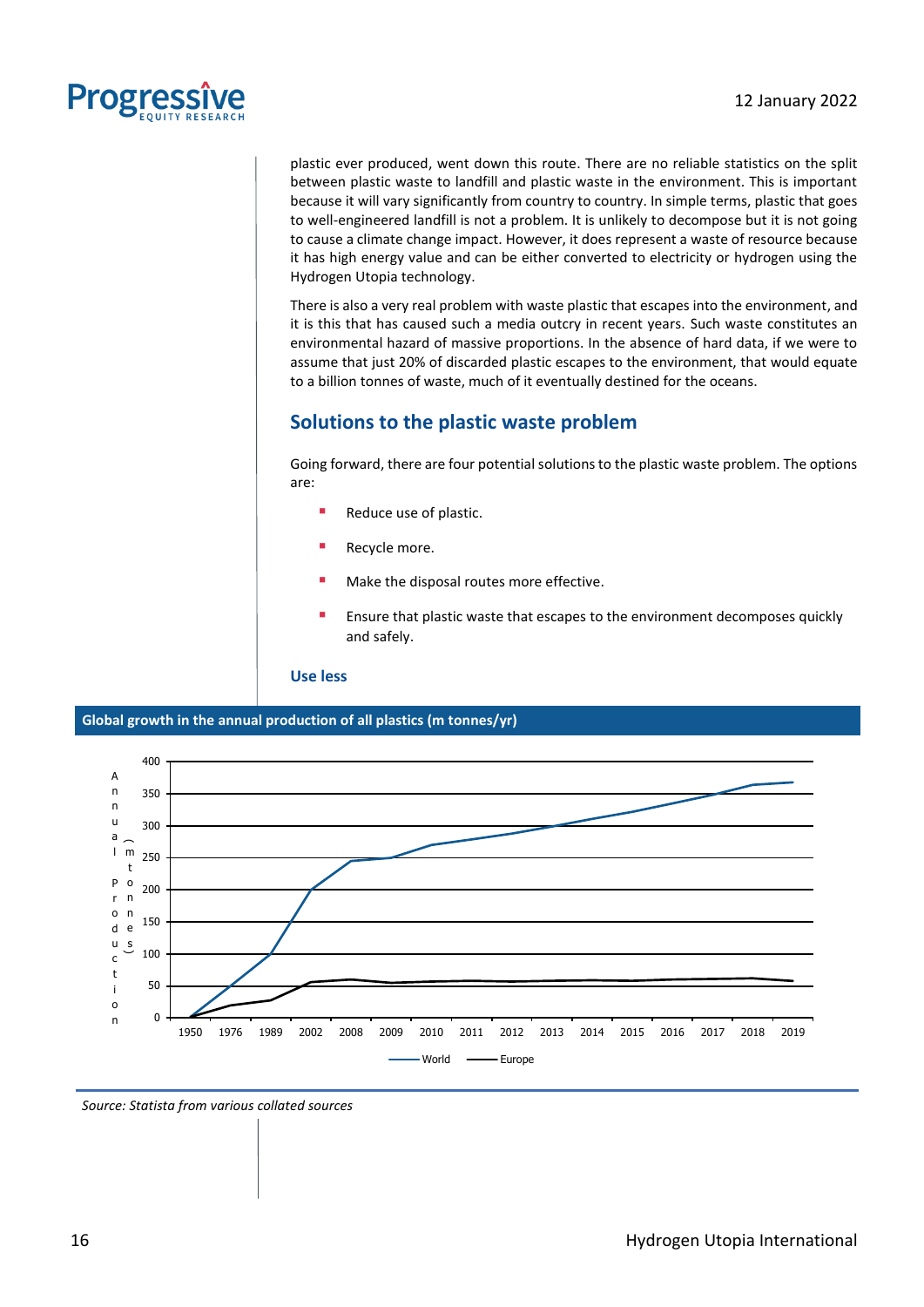

Since 1950, the growth in plastic production has been exponential, at an average compound rate of 8.7%, with only a few short periods of decline. The current global production of plastic is around 335m tonnes a year, and it is forecast to grow at a compound rate of 5.4% to reach a total annual output of 1,900m tonnes by 2050 (*PAI Partners ESG Lab, The Plastics Issue*)*.* Petrochemical companies have invested US\$180bn in new production facilities since 2010 to turn fossil fuels into plastics. The global push to reduce carbon emissions may lead to less fossil fuels being burned, but that does not mean that they have to stay in the ground. The fact is that plastic is useful. in some applications, such as modern healthcare it is essential. It is the cheapest and most hygienic solution for many packaging applications, and in many cases the use of alternatives would consume more energy and other natural resources.

According to Plastics Europe' latest data, in 2018 Europe produced over 29m tonnes of waste plastic. In Europe, just under one-third of waste plastic is recycled. A further 43% is incinerated with or without energy recovery. With regard to the rest, it is mostly sent to landfill, but landfill capacity is becoming scarce and consequently alternative routes have been sought for its disposal, including export. Until recently, waste plastic was exported outside the EU but as a result of a ban by China on plastic waste imports in 2017, exports from the EU reduced by 39% between 2016 and 2018. Subsequently other countries have followed China's example and banned plastic waste imports. Further, since 1 January 2021 the EU legislated against the shipment of unsorted waste plastic to foreign non-OECD countries.

We do not believe that measures to reduce the amount of plastic packaging used, like the UK bag tax and banning single-use plastics, will have a significant impact on the rate of growth of total plastic production or plastic packaging demand. The annual market for flexible packaging is US\$83bn or around 40% of the total global demand for all plastic, and it is growing at an estimated 4.2% annually, with the biggest regional consumption and growth being in Asia (*GrandViewResearch, Mar 2021*)*.* In all regions globally, the growth in plastic packaging outpaces that of paper packaging. Measures to reduce plastic packaging consumption in developed countries are likely to be swamped by growth in developing countries that do not have the advanced infrastructure necessary to collect and recycle or eliminate plastic waste.



*Source: PlasticsEurope 2015 (PEMRG)/ Consultic/ ECEBD*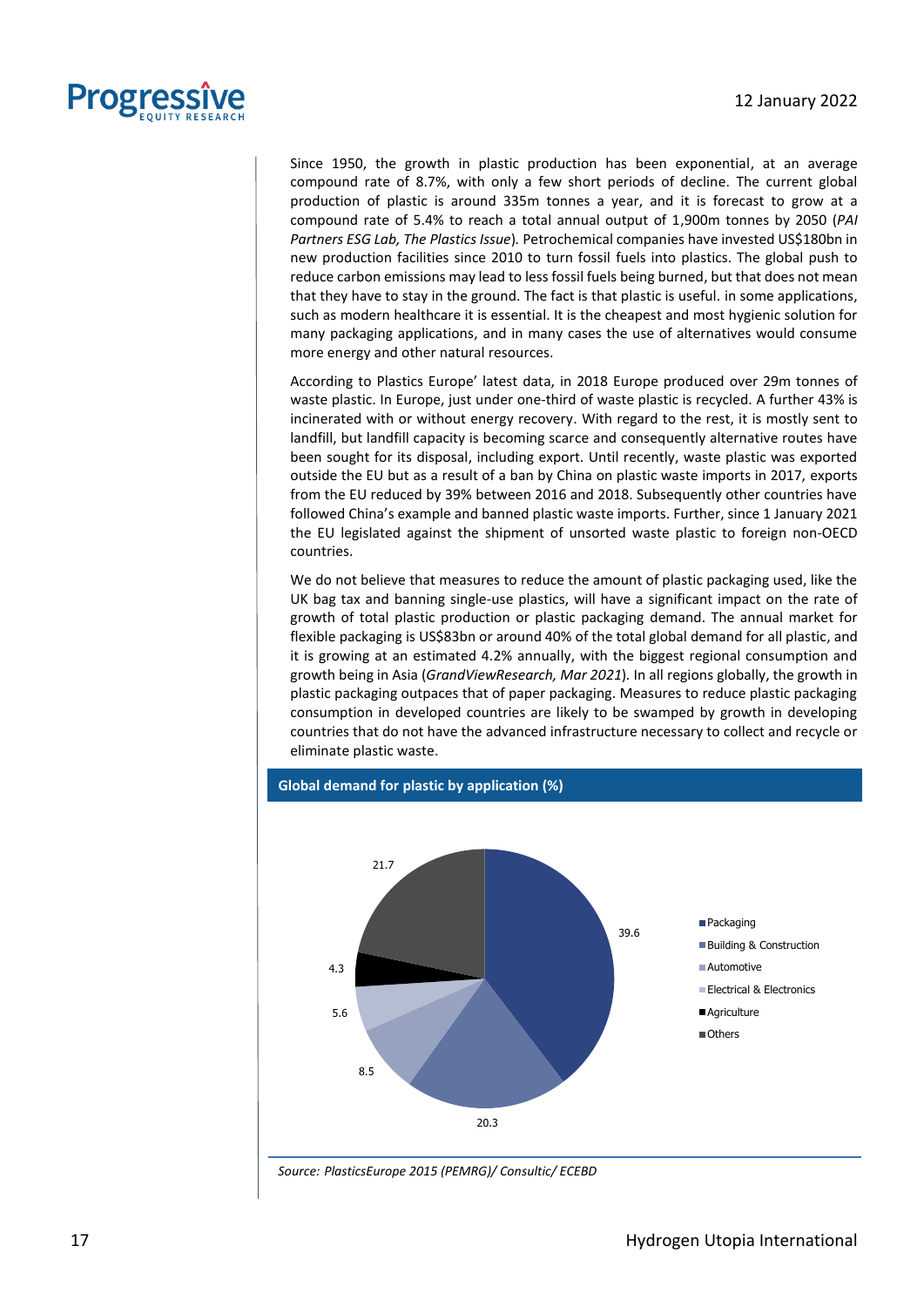

### **The Global Hydrogen Market**

### **Demand for hydrogen**

The global market for industrial hydrogen has grown steadily in recent years and is expected to accelerate in the next decade. A recent report by Grand View Research estimated that the global hydrogen generation market was worth US\$120.8bn in 2020. A similar study by ResearchandMarkets in May 2012 forecast this to grow to US\$184.1bn by 2025. The International Energy Agency (IEA) recently announced that although global demand for hydrogen had dropped by 1.6% in 2020 to 73.3m tonnes due to the global pandemic, this still represented a three-fold increase in the last 40 years at an average annual compound growth rate of 2.9%. The IEA expect this to increase to at a rate of between 5.7% and 6.1% from 2021 to 2028, driven by an exponential increase in the demand for clean and green fuel. Currently, over 90% of industrial hydrogen production is utilised in oil refining and the production of ammonia for the fertiliser industry. Other uses include the production of methanol, electricity generation and transport fuel.

#### **Global production of hydrogen by end use (m tonnes/yr)**



*Source: International Energy Association*

### **Production of hydrogen**

Over 95% of industrial hydrogen is currently produced from fossil fuels, principally coal and natural gas, and hydrogen production accounts for 6% of global natural gas usage (*Research and Markets, The Global Hydrogen Market, May 2021*)*.* Hydrogen generation from fossil fuels is achieved by reacting hydrocarbon fuels with high temperature steam to produce hydrogen and carbon dioxide. Alternatively, hydrogen can be produced from water or alkaline solutions by electrolysis. This has the advantage that it does not produce waste carbon dioxide but it is significantly more expensive than steam reforming unless there is a readily available source of low-cost renewable energy.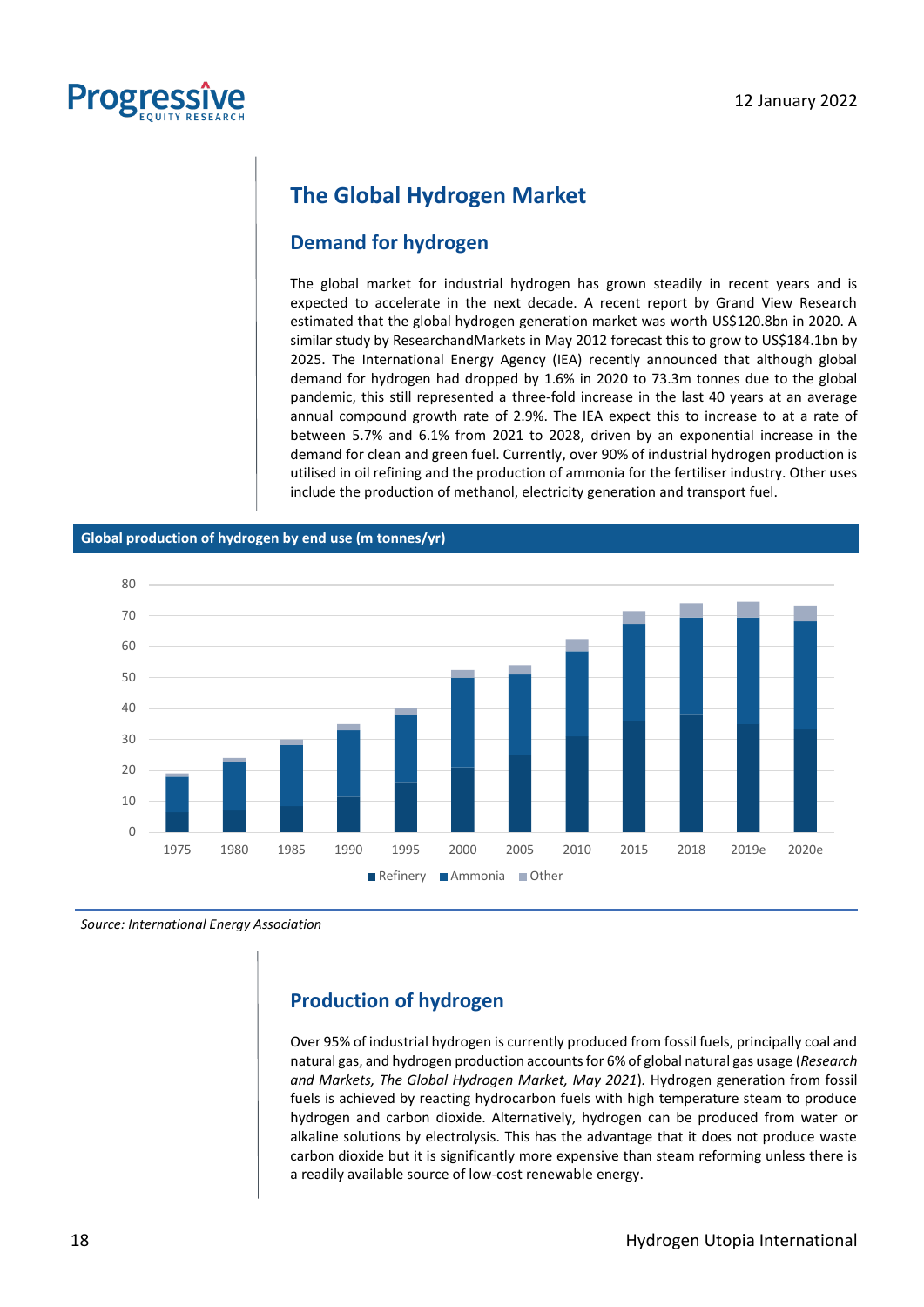

The cost of hydrogen varies significantly according to the production process. The cheapest hydrogen is made by steam reforming of fossil fuels but, as we have already said, this also generates carbon dioxide as a by-product. For every tonne of hydrogen produced from natural gas, over 5.5 tonnes of carbon dioxide is generated, which incurs gas separation and carbon costs. Clearly this is not a solution to reducing carbon emissions unless a means of carbon capture, usage and storage (CCUS) is added to the back end of the process. This results in higher costs and gives rise to two hydrogen prices. Hydrogen made from fossil fuels with carbon capture and storage is called blue hydrogen, while that produced from natural gas without CCS is termed grey hydrogen. The terms brown hydrogen and black hydrogen are sometimes used to define that produced from brown coal and bituminous coal. Hydrogen produced by electrolysis of alkali solutions using renewable energy sources is called green hydrogen.

Of course, the HUI pyrolytic process also generates carbon dioxide as a by-product of producing syngas and again as an emission from the electricity generation process. However, as the reactor can be heated electrically, the syngas contains very little nitrogen as no combustion air is required in the reactor. This means that the carbon dioxide in the syngas could be separated in the pressure swing adsorption equipment to give another pure and valuable gas output. At this stage there are no plans to incorporate this into the design but it would be relatively simple to do so due to the modular design of the process.

In a recent report by the IEA, the global current price of industrial hydrogen produced from steam reforming of fossil fuels without CCS was put in the range US\$0.5-1.7/kg. The range is wide largely due to the variation in the costs of using coal compared with natural gas. However, the recent volatility of natural gas prices has also contributed to hydrogen price variability, along with the variation in the capacity of production plants. The price of green hydrogen produced by proton exchange membrane (PEM) electrolysis was put in the range US\$3-8/kg, reflecting the very early stage of development of this technology. A recent Bloomberg NEF report (*Hydrogen Economy Outlook, March 2020*) stated that this cost could fall to US\$1.2-2.75/kg by 2030.

The production cost of hydrogen from natural gas is influenced by a range of technical and economic factors, with gas prices and capital expenditures being the two most important. Fuel costs are the largest cost component, accounting for between 45% and 75% of production costs. Low gas prices in the Middle East, Russia and North America give rise to some of the lowest hydrogen production costs. Gas importers like Japan, Korea, China and India have to contend with higher gas import prices, and that makes for higher hydrogen production costs.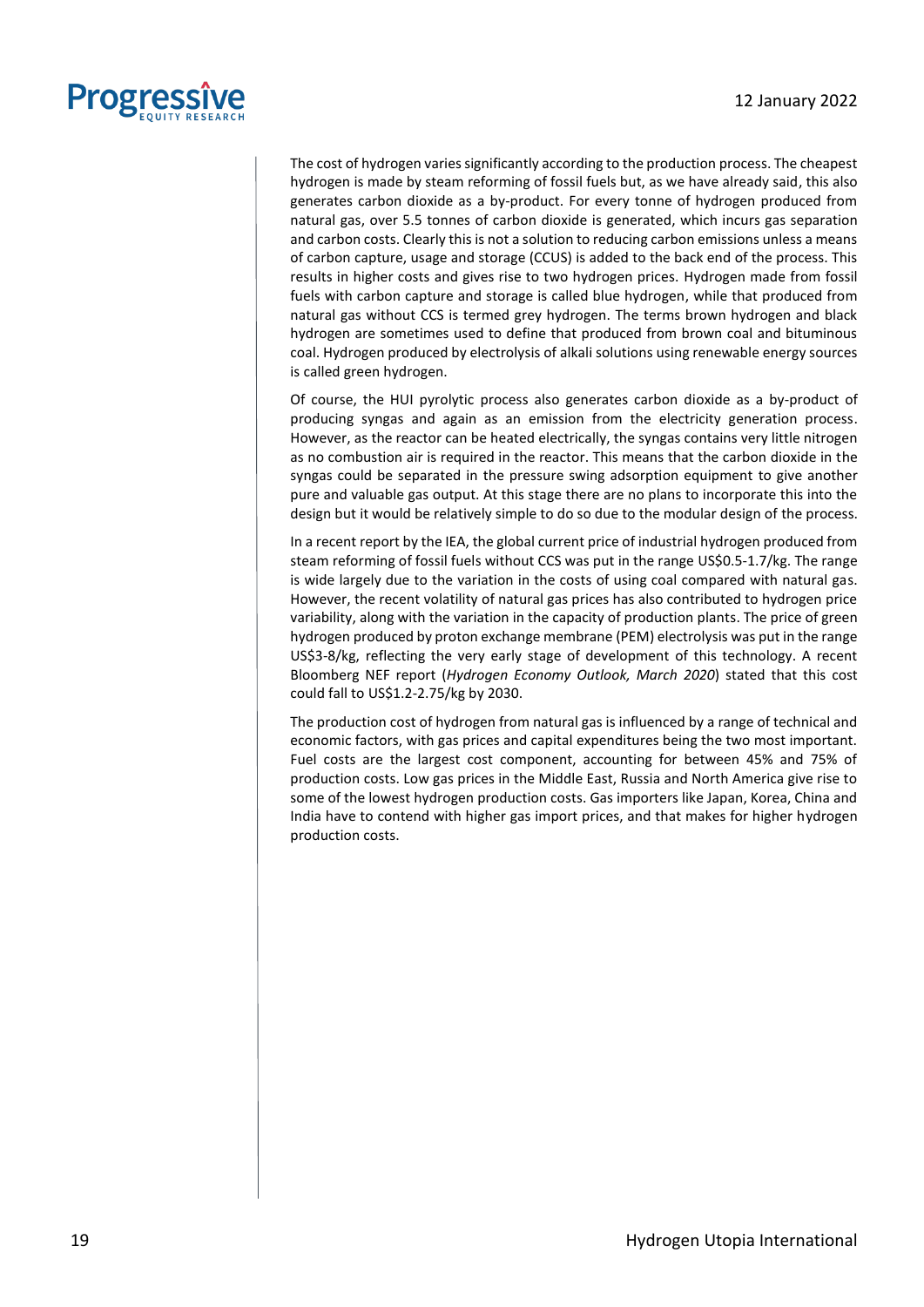



*Source: Hydrogen Production Costs 2021, Dept BEIS.*

It can be seen in the chart above that the cost of natural gas in the case of SMR and electricity in the case of electrolysis account for around 60% and 90%, respectively, of the total costs of hydrogen production for each process. This makes a compelling argument for the use of waste plastic as the feedstock where the cost is effectively negative due to the gate fees received for processing waste.

### **Potential uses of hydrogen**

At present, most of the 73m tonnes/year of hydrogen produced globally goes into refining and the manufacture of fertiliser. However, the role of hydrogen in a decarbonised world could be substantially greater. Theoretically, hydrogen could replace all fossil fuel requirements, but that would require an 18-fold increase in hydrogen production to 1370m tonnes/year, which is unlikely to prove practical.

Hydrogen can be substituted for natural gas in many applications, although to transport it in existing gas grids would require a significant upgrade in technology. Bloomberg NEF estimates that by 2050 up to 24% of the world's energy needs could be met by hydrogen. This would equate to the production of 696m tonnes/year, representing an almost 10-fold increase in current production at an estimated investment cost of \$11 trillion. The Bloomberg report notes that this would require strong and comprehensive global political support as opposed to a piecemeal policy. Within the strong support scenario, transport would account for almost half of the potential demand for hydrogen.

**Progres**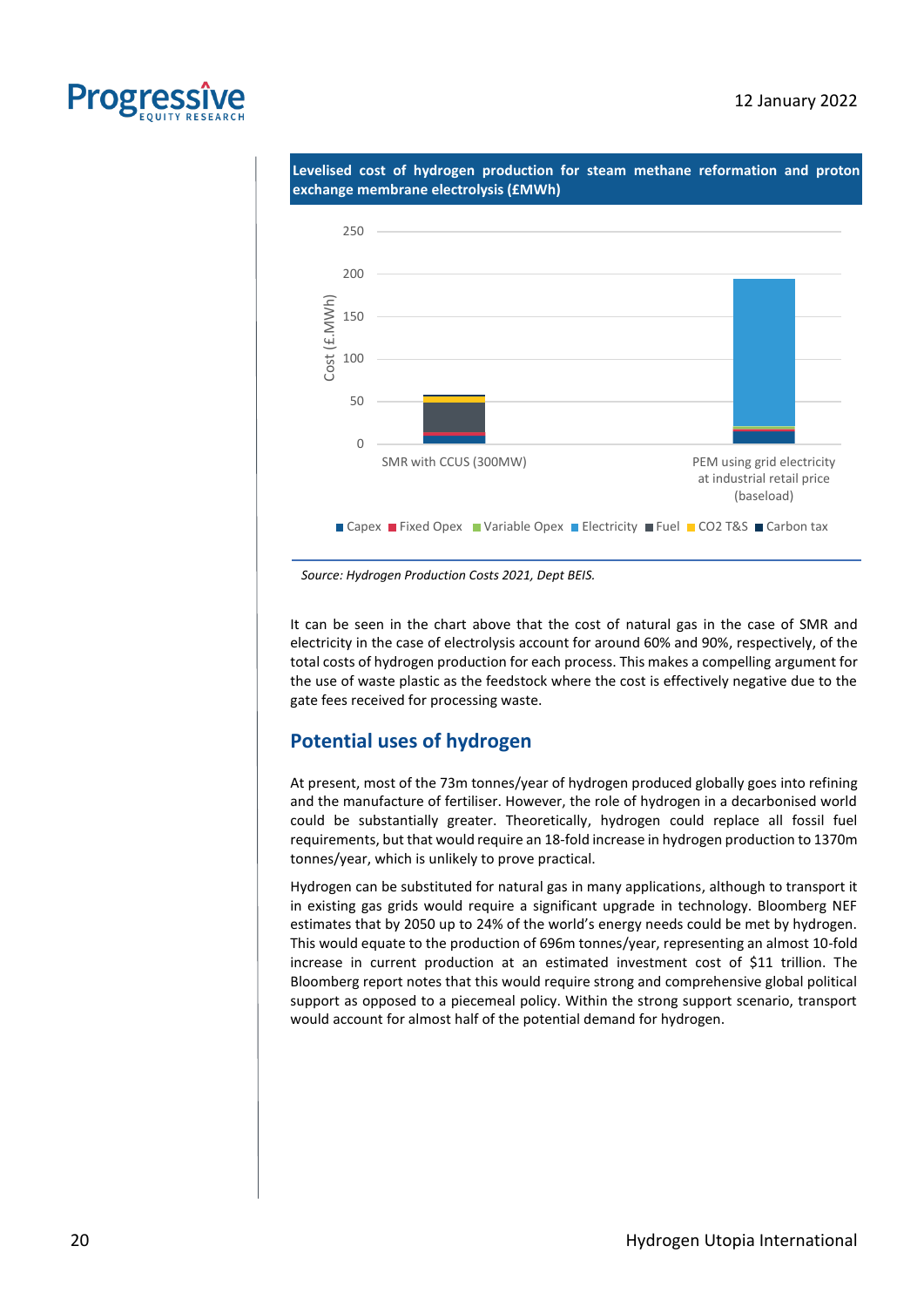



*Source: Bloomberg NEF, Hydrogen Economy Outlook Mar 2020*

Although it is theoretically possible to use hydrogen in internal combustion engines in much the same way as LPG is currently used, in practice this is unlikely to become the dominant solution for transport applications overall, but may be the prime solution for heavy goods and service vehicles where electric motors give rise to power-to-weight issues The higher combustion temperatures of hydrogen inside the engine result in production of more nitrous oxides than with the use of fossil fuels. The most likely means of using hydrogen for transport purposes is through fuel cell electric vehicles (FCEVs), in which compressed hydrogen is converted to electricity by the fuel cell, which then powers an electric motor.

More than 40,000 FCEVs were on the road globally by the end of June 2021. FCEVs grew an average 70% annually from 2017 to 2020, but in 2020 growth fell to only 40% and new fuel cell car registrations decreased 15%, mirroring the contraction of the car market overall due to the Covid-19 pandemic. In 2020, FCEVs made up a very small share of the global stock of total vehicles (<0.01%) and of electric vehicles (0.3%). However, 2021 is expected to be a new record year, with more than 8,000 FCEVs sold in the first half of 2021, and record-high monthly sales recorded in California (759 in March) and Korea (1,265 in April).